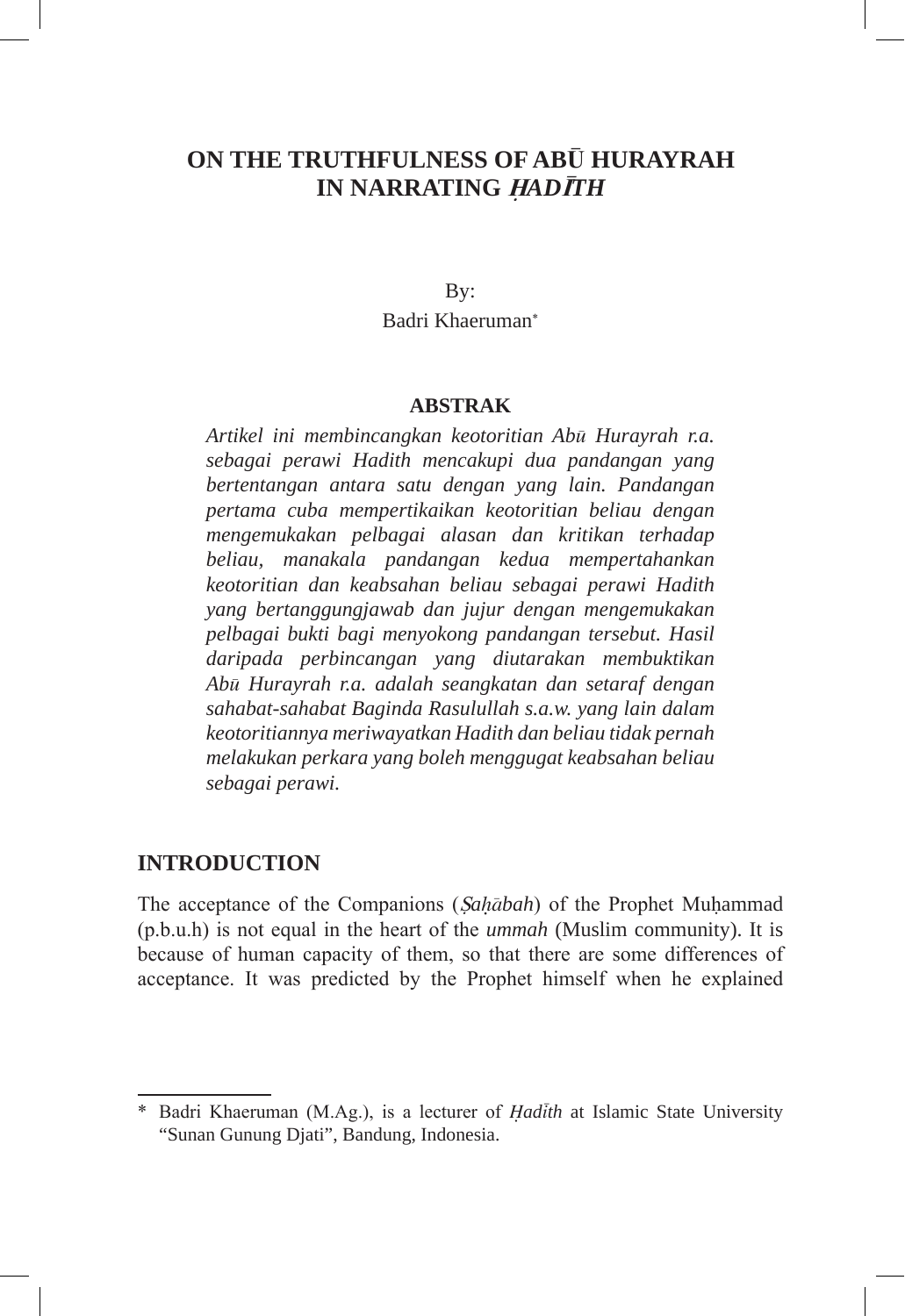the positions of the Companions besides himself. To this story, al-Shafi' $\tilde{i}$ ,<sup>1</sup> narrated from Imam Malik, tell about the Prophet's saying:

> إن الله اختارني واختار أصحابي فجعلهم أصهاري وجعلهم أنصارى وإنه سيجئ في آخر الزمان قوم ينتقصونهم الا فلا تناكحوهم الا فلا تناكحوا إليهم الا تصلوا معهم الا فلا تصلوا عليهم حلة العنة.

*Genuinely Allah has chosen me and chosen my Companions, Allah made them as my family and my assistances. And surely (next) in the end of the day there will be a group discredit the Companions, so remember! Don't you even wed them (the discredit makers), and also don't even your (children) be wedded by them, don't also you pray with them, and don't also pray for them (in grave). For, it is legal for them to be cursed (Narrated by al-Shafi`i).*

During the era of the Companions, that is, after the death of the Prophet, the narration of *Hadith* (Tradition of the Prophet) was expanded. The Companions told *Hadith* in their circumstances or to the *tabi'in* (the followers: a generation of the *ummah* who only met the Companions and not the Prophet). Here, then, there was a controversial examination to the roles of the Companions in narrating *Hadith*, owing to the absence of legal justification whenever differences of narration no a *Hadith* happened. It was because that the position of the Prophet could not be replaced by anyone else. The only way to solve the problem was consultation (*shura*) among the Companions, and examined the case from the perspective of intimacy between the Prophet and the Companions in discussion, who was the closest and who had the more knowledge about the Prophet's attitude on the matter being discussed. As an example, the was a controversial *Hadith* narrated by Abu Hurayrah to other Companions on the illegitimate (*ba*t*al*) of fasting for a Muslim who woke up after the sun ascended while he had a *junub* (unholy condition for performing a worship such as *salat* or fasting because of natural reason such a menstruation or doing some activities such as sexual penetration).

This narration had been a polemic among the Companions. The Companions became aware that the only way to solve the problem was asking to the Companions who had more knowledge on the Prophet's attitude in the case. They finally agreed that the more who had knowledge on the Prophet's domestic life were the Prophet's wives. So, they asked them and the answer

<sup>1</sup> See, *Muqaddimah al-*'*Awasim min al-Qawasim* (n.d.)*,* Muhib al-Din al-Khatib, (ed.) Cairo: Dar al-Matba'ah Salafiyah, p. 34.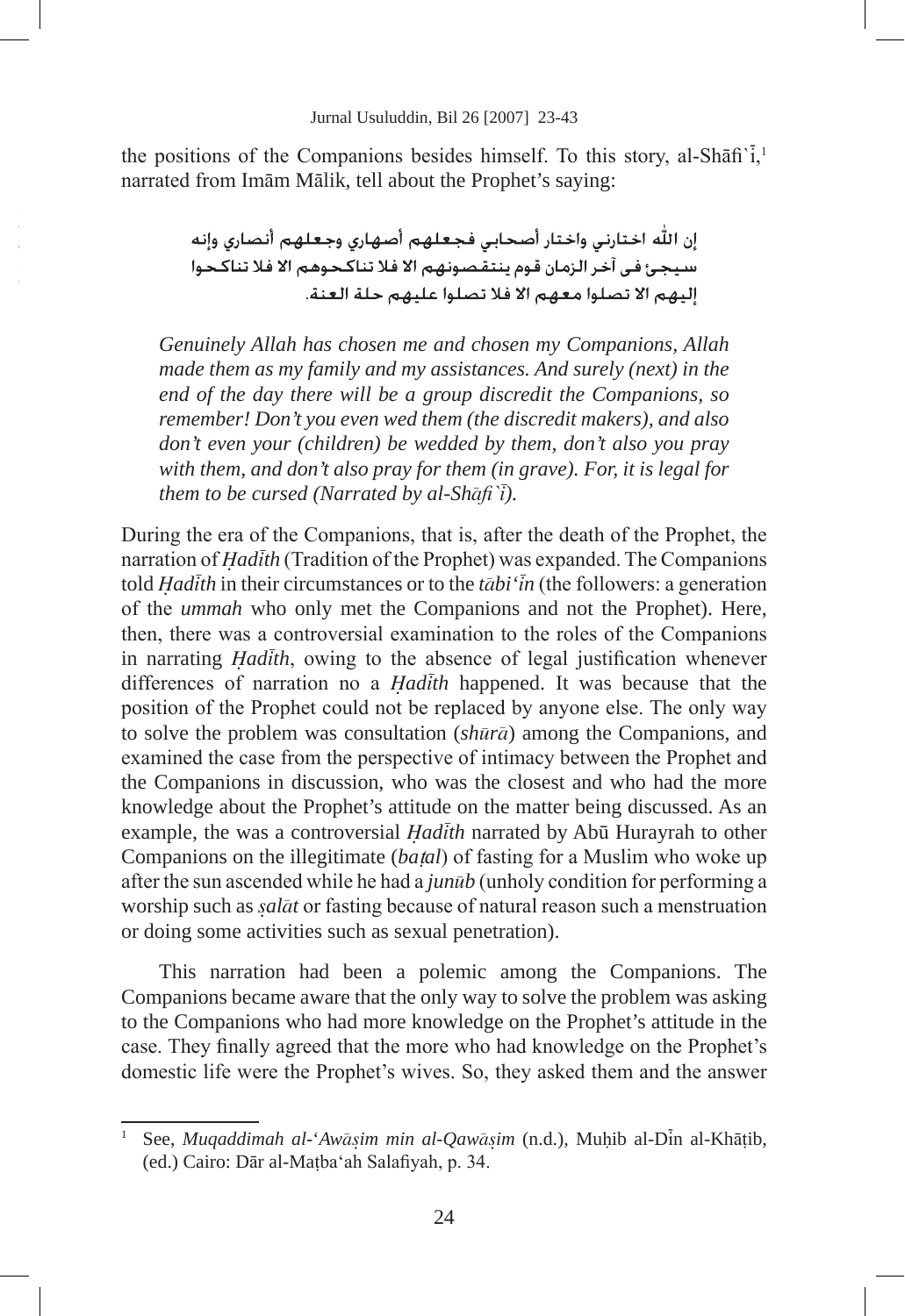that the *fatwa* (legal opinion) of the case saying that Abu Hurayrah's narration was true.

Besides, something problematic in narrating *Hadith* in the area of the Companions was existence of a narration regarded as deviant from the usual tradition of the narrating itself, such as when a *tabi*'*in* told a *Hadith* to the Companions, not the reverse. For example, Abu Hurayrah accepted a *Hadith* from Ka'b al-Akhbar, a *tabi'in*. And this case has been discussed by the critics of *Hadith* until today. This discussion is expanded, not merely in the context of searching the truth, but also has been burdened by various interests, signalled as propaganda of some political streams. Here, then, the Companions had been the objects of being discredited, and this, surely, produced a long tradition of apologetically and anti-theistic attitudes from one generation to the next of the *ummah.*

The criticism to the Companions seems to be appeared in line with the emergence of political rupture among the Companions, so that the stream of the narration of *Hadith* was being disturbed. The illustration is this: a *Hadith*  told through the heart, while the heart itself was being bothered by a passion to defend the sides being regarded as the true sides. This stigma also happened to the neutral and moderate '*ulama*' (Islamic scholars) of *Hadith*. It is likely that the '*ulama'* were not aware of a *Hadith* told by Sufyan ibn Uyaynah, a *tabi' al-tabi'in* (the followers of the followers; they who met the *tabi'in*, but not the Companions), accepted by al-Shaykh 'Abd al-Qadir al-Jilani, that the Prophet says:<sup>2</sup>

من نطق في أصبحاب ر سول الله صلى الله عليه وسلم بكلمة فهو صباحب هو ي.

*Whoever made a statement, even only a word, to discredit the Companions of the Prophet, surely he followed merely his passion.*

This statement supports a maxim in the science of *Hadith*, made by the '*ulama*' of *Hadith*, saying that all Companions of the Prophet are truthful ('*adil*). In the sense that they have angelic soul (*malakah*), that is, having the characteristics a honest and dignity (*muru*'ah), being clean from any wrong doing and misconduct.

<sup>2</sup> 'Abd al-Mun'im Salih al-'Ali al-Azi (n.d.), *Difa` `an Abi Hurayrah*, Beirut: Dar al-Qalam, p. 30 quoting *Ghani li Talib Tariq al-Haqq*, vol. I, p. 79.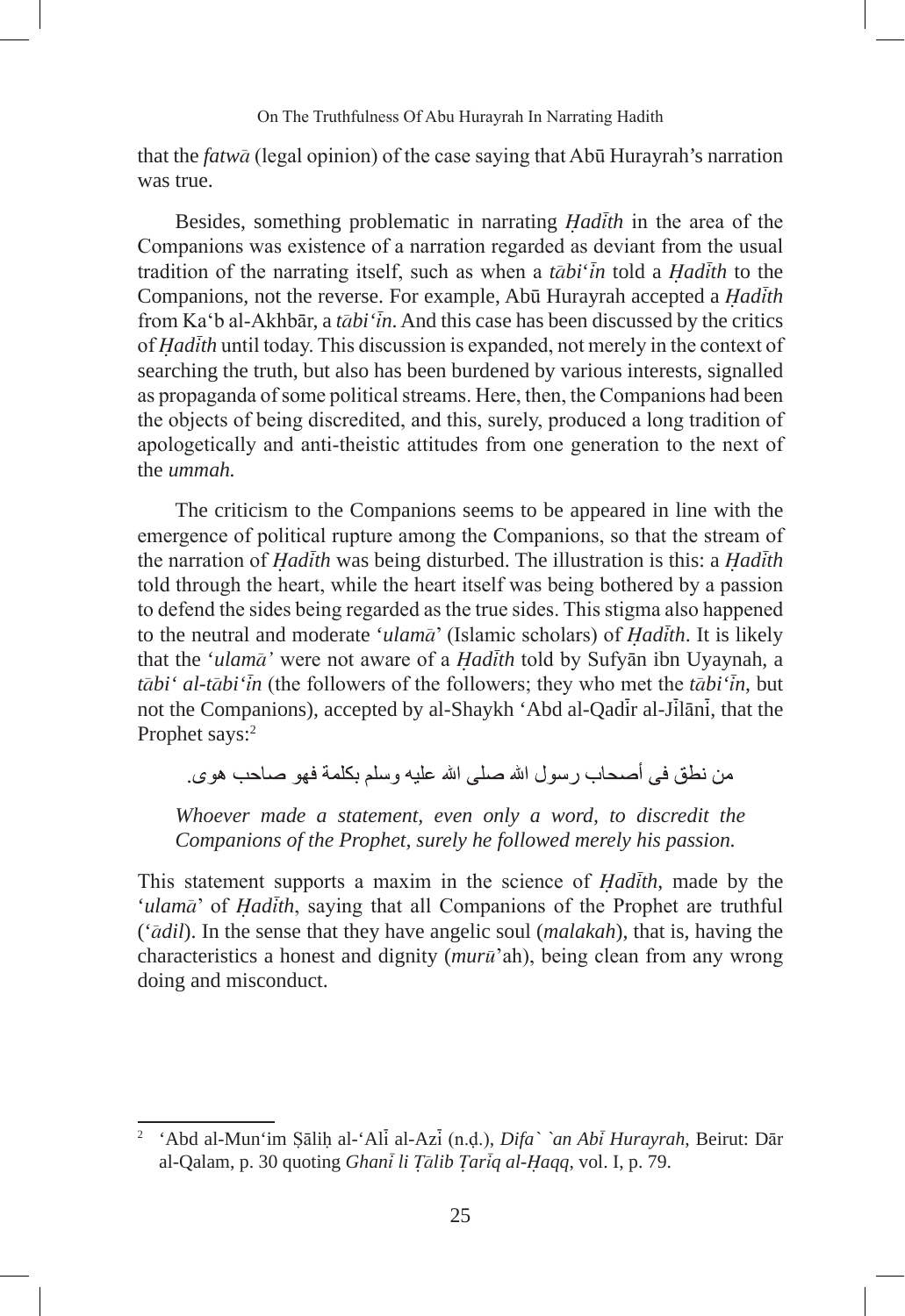# **EVALUATION TO THE TRUTHFULNESS OF ABU HURAYRAH**

Stories of the life of the Companions, especially they were who closely related to the narration of *Hadith*, were variously written and observed by the '*ulama*' of *Hadith*, or even by the Orientalists and the Muslim writers. Some writers question about some parts of the stories of the Companions. Consequently, it affects to the validity of a *Hadith* which was regarded before as cogent (*sahih*). One of the doubts is referred to Abu Hurayrah, one of the Companions regarded as the most prolific narrator of *Hadith.*

For the critics, Abū Hurayrah is only someone who intelligently searched popularity among the Companions, especially after the death of the Prophet, and preserved his popularity by acting as if he accepted many *Hadith* from the Prophet and then circulated those *Hadith* dishonestly. They also regard Abu Hurayrah as the enemy of Islam mantled by his popularity and examine all of his defects as a human being and regard him as the most dishonest Companion.

'Ajjāj al-Khaṭīb<sup>3</sup> describes their criticisms to Abū Hurayrah, as accused by Ibrahim ibn Yasar al-Nidam saying that the great Companions such as 'Umar, 'Uthman, 'Ali and 'A'ishah extremely doubted the *Hadith* narrated by Abu Hurayrah. Even Bashar al-Marisi from 'Umar ibn Khattab said that Abu Hurayrah was the most disbelieved *muhaddith* (narrator of *Hadith).*

The accusations addressed to Abū Hurayrah were also elucidated by 'Abd al-Husayn Sharaf al-Din saying that *Hadith* narrated by Abu Hurayrah were denied by all humans in his age and he was the distrusted one among the Companions. An '*alim* (Islamic scholar) of Mu'tazilah, some writers say that he was a Shi'ite '*alim,* that is, Imam Abu Ja'far al-Iskafi, said that 'Umar ibn Khattab had ever hit Abū Hurayrah owing to his telling too many *Hadith* and he was angry too because of Abu Hurayrah's lying in the name of the Prophet.

Shaykh Mahmud Abu Rayyah passionately criticizes Abu Hurayrah as only the one who crazily ate cakes *(Shaykh al-Mudirah).* Abu Rayyah even writes his book under the title *Shaykh al-Mudirah Abū Hurayrah*. Abū Rayyah<sup>4</sup> explicates that 'Ali ibn Abi Talib ever said: there is no other Companion than this man of al-Daws (Abu Hurayrah) who dishonest most on the Traditions of the Prophet.

<sup>3</sup> Ajjaj aI-Khatib (1981), *al-Sunnah Qabl al-Tadwin*, Beirut: Dar al-Fikr, p. 455.

<sup>4</sup> Abu Rayyah (1969), *Adwa* '*ala al-Sunnah Muhammadiyyah*,Cairo: Dar al-Ma'arif, p. 135.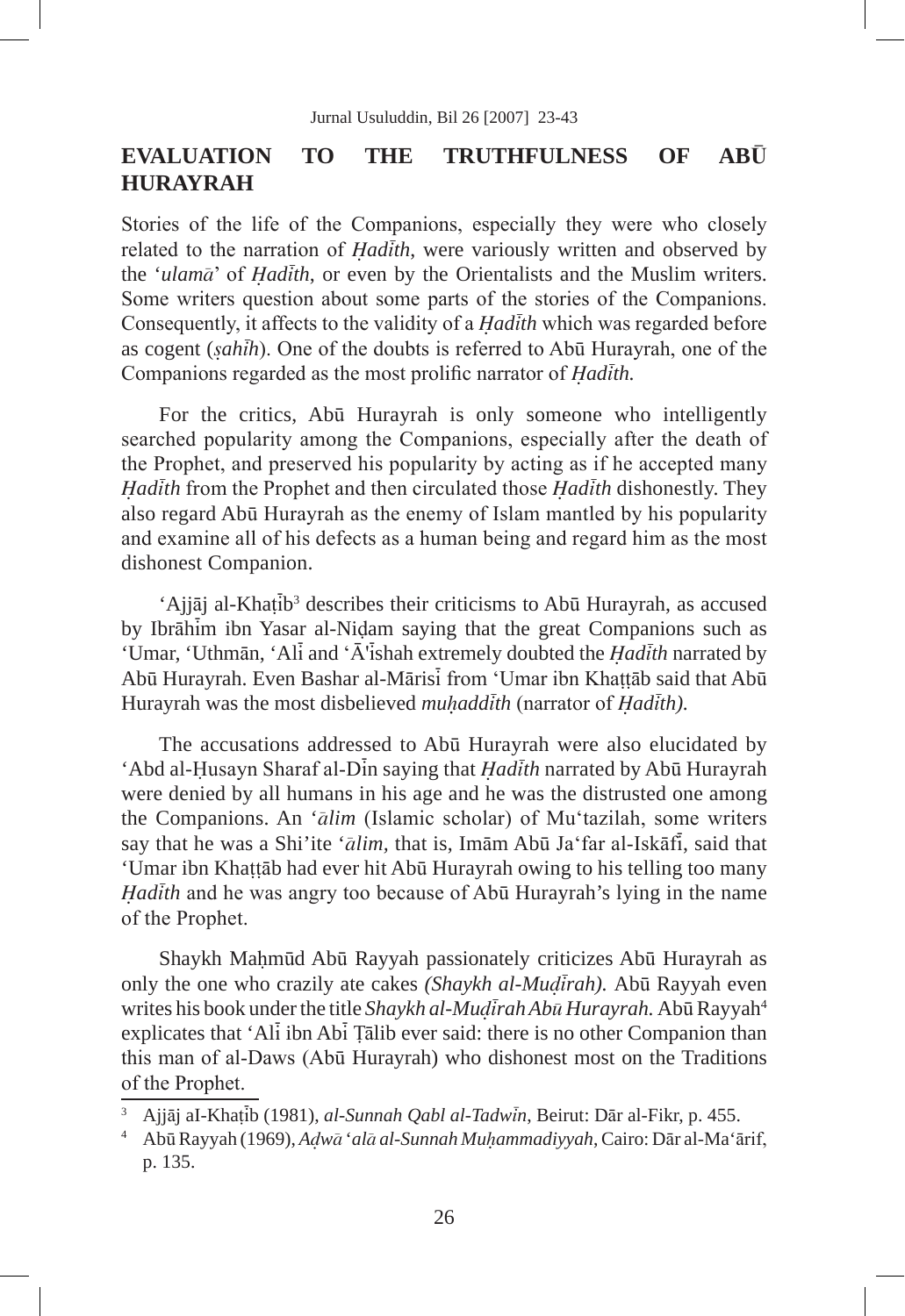Non-Muslim orientalists like Sprenger and Kramer say that Abu Hurayrah is: "the extreme of pious humbug".<sup>5</sup> In other words, Abu Hurayrah made those *Hadith* by a drive to be a holy man, not being motivated to tell a lie.

O. Hashem in his book *Saqifah Awal Perselisihan Ummat* [*Thaqifah as the Beginning of Ummah's Schism*], sharply criticizes Abu Hurayrah. In this book, Abu Hurayrah is described as a man who had weak personality, and that 'Umar ibn Khattab had ever hit him until bleeding after his duty from Bahraiyn as its governor. 'Umar did that because Abū Hurayrah was accused to hide the *bayt al-mal* treasure, and titled him as the enemy of Allah and the enemy of the Muslims *(*'*aduww Allah* wa '*aduww al-muslimin).* 'Umar also did not trust *Hadith,* even a single, narrated by Abu Hurayrah, and forbade him telling *Hadith.*

O. Hashem also criticizes the way Abu Hurayrah played his political position. He accuses him as being a split politician. This double political role of Abu Hurayrah is seen when he approved Mu'awiyah in political arena, whereas in the field of religion supported 'All ibn Ablarella Talib. There was a story that he said: "It was delightful to eat on the table with Mu'awiyah and it was perfect to pray behind 'Ali ibn Abi Talib."

The *Hadith* narrated by Abu Hurayrah reached the amount of 5374. To compare to all *Hadith* narrated by all four *al-Khulafa*' *al-Rashidun,* (the Righteous Caliphs) this amount is clearly major. Abu Bakr narrated *142 Hadith,* 'Umar of 537 *Hadith,* 'Uthman of 146, and 'Ali of 586 *Hadith*; the sum of all four only of 1411 *Hadith*, and it means only 21% of all *Hadith*  narrated by Abu Hurayrah himself. Also, this amount closes in number to the Qur'anic verses.

It is said that 'Umar threatened to hit Abu Hurayrah if he told a *Hadith.*  Abu Hurayrah also admitted that he did not brave to say even a *Hadith* in the era of 'Umar. ' $\overline{A}$ 'ishah said that she did not hear the Prophet say anything told by Abu Hurayrah. 'Ali entitled him as the *ummah*'*s* liar. The leading figures of the early '*ulama*' said also like that. Muhammad Rashid Rida says that if Abu Hurayrah passed away before 'Umar, the *ummah* would not inherit the *Hadith*  full by superstition *(khurafat)*, *ishkalat* (problematic), *isra'iliyyat* (stories told by the *Jews),* and *irrational Hadith.*

It is also said that Abu Hurayrah was often being a witness of an event, although he did not there in the location. He only lived during a year and nine months under outer roofs *(suffah)* of the Prophet's mosque in Madinah,

<sup>5</sup> See, H.A. R. Gibb & Kramer (1961), *Shorter Ecncyclopedia of Islam*, London, p. 10.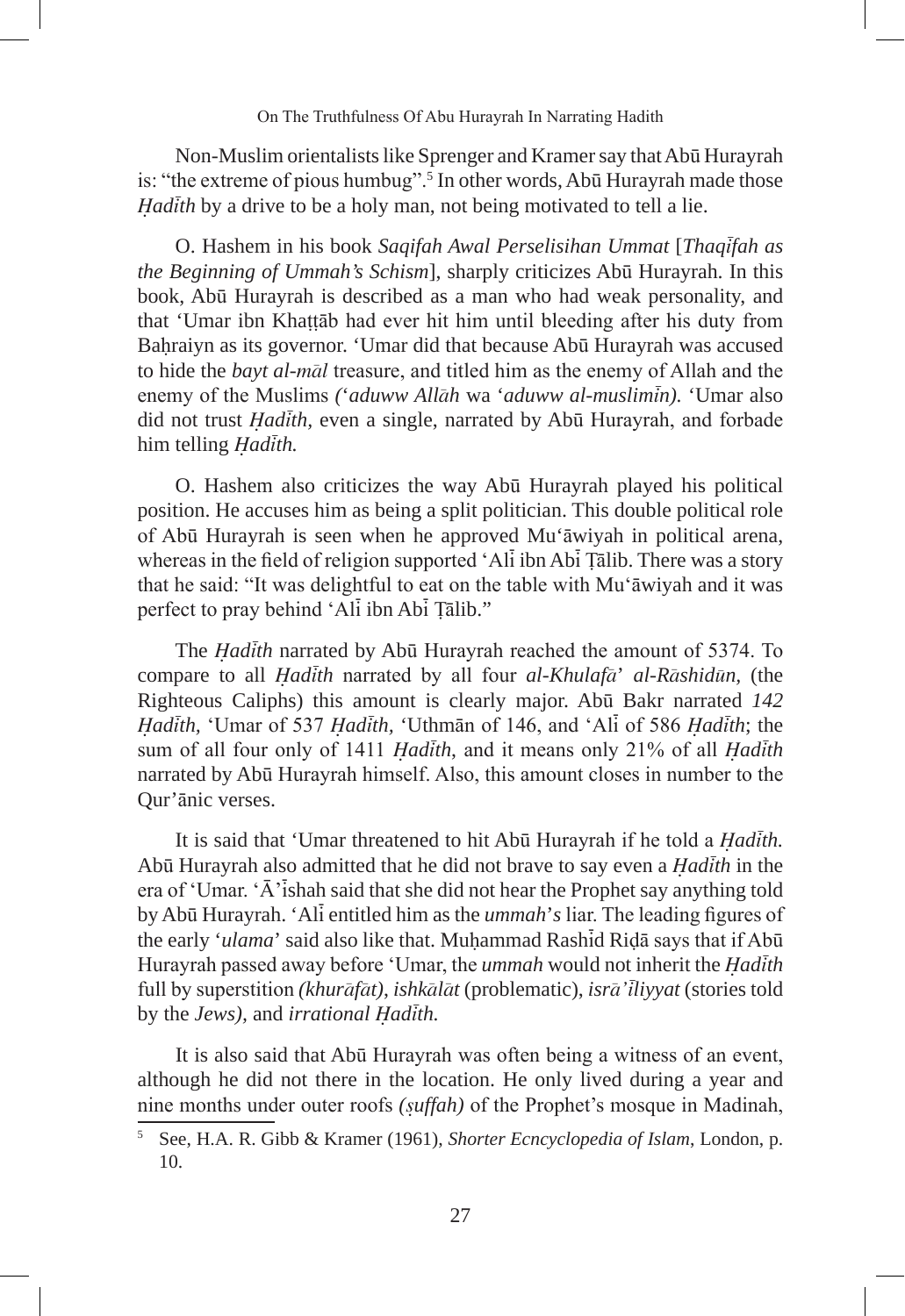that is, in between Safar year  $7<sup>th</sup>$  of the Hijrah (after the migration), until Dh $\bar{u}$ al-Qa'dah year 8th of the Hijrah. After that, he was in Bahraiyn. Nevertheless, he told reports as a witness of events happened before and after that period. For example, he told that the Prophet ordered Abu Talib to recite *shahadah*  (the confession that there is no god but Allah and that Muhammad is the messenger of Allah), when that 'Ali's father was dying, but Abu Talib refused it. So that Abū Tālib died in a condition of an infidel. In fact, Abū Tālib passed away three years before the Hijrah, and Abu Hurayrah was only in the beginning of appearance in Muslim's society  $7<sup>th</sup>$  year after the Hijrah, that is, ten years after the death of Abu Talib. And he told this *Hadith* as an eyewitness. So, it is understood when Mu'awiyah gave him some amount of money for this narration of *Hadith.* It is said that such kind of *Hadith* of Abu Hurayrah is very much.

O. Hashem continuously criticizes Abu Hurayrah. He says that the early Muslim writers had seen the weaknesses of *Hadith* narrated by Abu Hurayrah. The Muslim researchers verily knew that Abū Hurayrah got the stories of Old Testament from Ka'b al-Akhbar during almost thirty years of friendship between the two, before he told his *Hadith* in the era of Mu'awiyah.

O. Hashem's criticism, however, seems not originally his own. He likely follows Abū Rayyah's examination on Abū Hurayrah in the famous book: *Adwa 'ala al-Sunnah al-Muhammadiyyah.* In this book and his other book, *Shaykh al-Mudirah Abu Hurayrah*, Abu Rayyah questions the belief of *Ahl al-Sunnah* (Sunnites) who thrust fully to the truthfulness of Abu Hurayrah, and regard him as the Companion who had very much *Hadith,* even though his association with the Prophet was only in a short time.

From about the name, Abu Rayyah doubts the true Abu Hurayrah as a complete personality, both before and after being a Muslim. Abu Rayyah quotes the statement of Ibn 'Abd al-Barr in his book of *al-Isti'ab* saying that the name of this Companion is debatable whether in his own name or in his father. The differences of opinion on this could not be hold as a sound *(mu*'*tamad)*  evidence in his name during the era before or after being a Muslim.

The contradiction brings about some doubts and that there is no reliable name to be hold as true. His *kunyah* (nick name) known as 'Abu Hurayrah', proves that he had no name. And his famous *kunyah* made people forget his original name, which is controversial.

Besides his name, something debatable in Abu Hurayrah is his origin, except his own acknowledgment that he was a poor man, who can only eat from his hard work helping other people's domestic work. It is said that he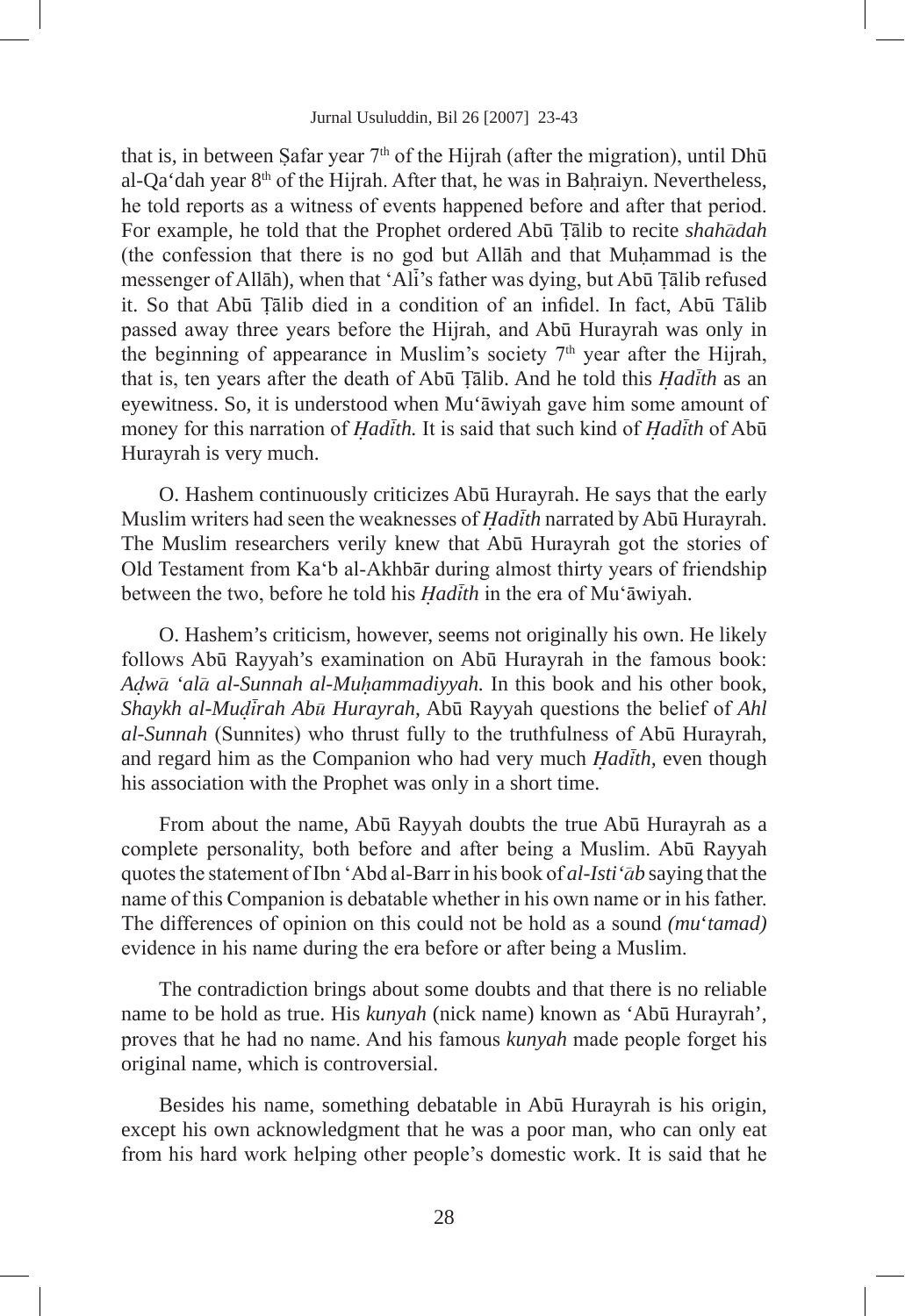originated from Bani 'Ushayrah Salim Ibn Fahm of Azdi clan of al-Daws, Yemen, South Arabia.

It is also said that Abū Hurayrah in his early association with the Prophet really showed his good intention, but it is not to be taken that he accompanied him on the basis of love and grace, as other Companions did. He accompanied the prophet for the reason of his safety belly, as told by Abū Hurayrah himself as narrated by Ahmad, Bukhari, and Muslim.

It is told that Abu Hurayrah ate daily at the Prophet's or other Companions' house, so that some of the Companions were bored by his coming. Abu Hurayrah was *Shaykh al-Mudirah*, a title to be given by 'Ali ibn Abi Talib, when the former was seen to eat the very delicious cake, *al-Mudirah,* with Mu'awiyah ibn Abi Sufyan. So, having prayed behind 'Ali, he told the story of delicious cake in the Mu'awiyah's party, then 'Ali called him the title.6

*Shaykh al-Mudirah* means a humiliation for the attitude of Abu Hurayrah who had split personality: he said that the best position for praying was behind 'Ali, while in political life the best position was under Mu'awiyah. Here, then, for some historians, Abū Hurayrah was not only vogue in eating, but also had a good sense of humour, so that attracted people's attention, and at the same time told many *Hadith* by his sense of humour. In other words, Abu Hurayrah deceived people by telling *Hadith* in order to be believed. Surely, however, he played with *Hadith* and made his stories became *Hadith.*  Abu Hurayrah narrated many *Hadith* until the amount of 5374 *Hadith.* In his affirmation, however, the Companion most likely to *narrate Hadith* was 'Abd Allah ibn 'Amr ibn 'As an admitted that 'Abd Allah ibn 'Amr wrote those *Hadith* besides memorized them. Whereas Abu Hurayrah was limited only in memorizing. It is for this reason that he was hit until bleeding by 'Umar ibn Khattab, who was famous for the prudence and carefulness in narrating *Hadith.7*

Abū Rayyah gives an example how Abū Hurayrah told a lie. It is about a *Hadith* saying that for whoever wakes up late during fasting while he is in unholy condition, there is no fasting for him at that day. This *Hadith* was reported by al-Tirmidhi from Abu Hurayrah. This *Hadith* was opposed by other Companions, and Abu Hurayrah admitted that he got the *Hadith* from al-Fadā1 ibn 'Abbās, and not directly from the Prophet.<sup>8</sup>

<sup>6</sup> Abu Rayyah (1969), *op.cit.*, p. 171.

<sup>7</sup> *Ibid.*, pp. 167-174.

<sup>8</sup> Abu Rayyah (n.d.), *Shaykh al-Mudirah Abu Hurayrah*, Cairo: Dar al-Ma'arif, p. 135.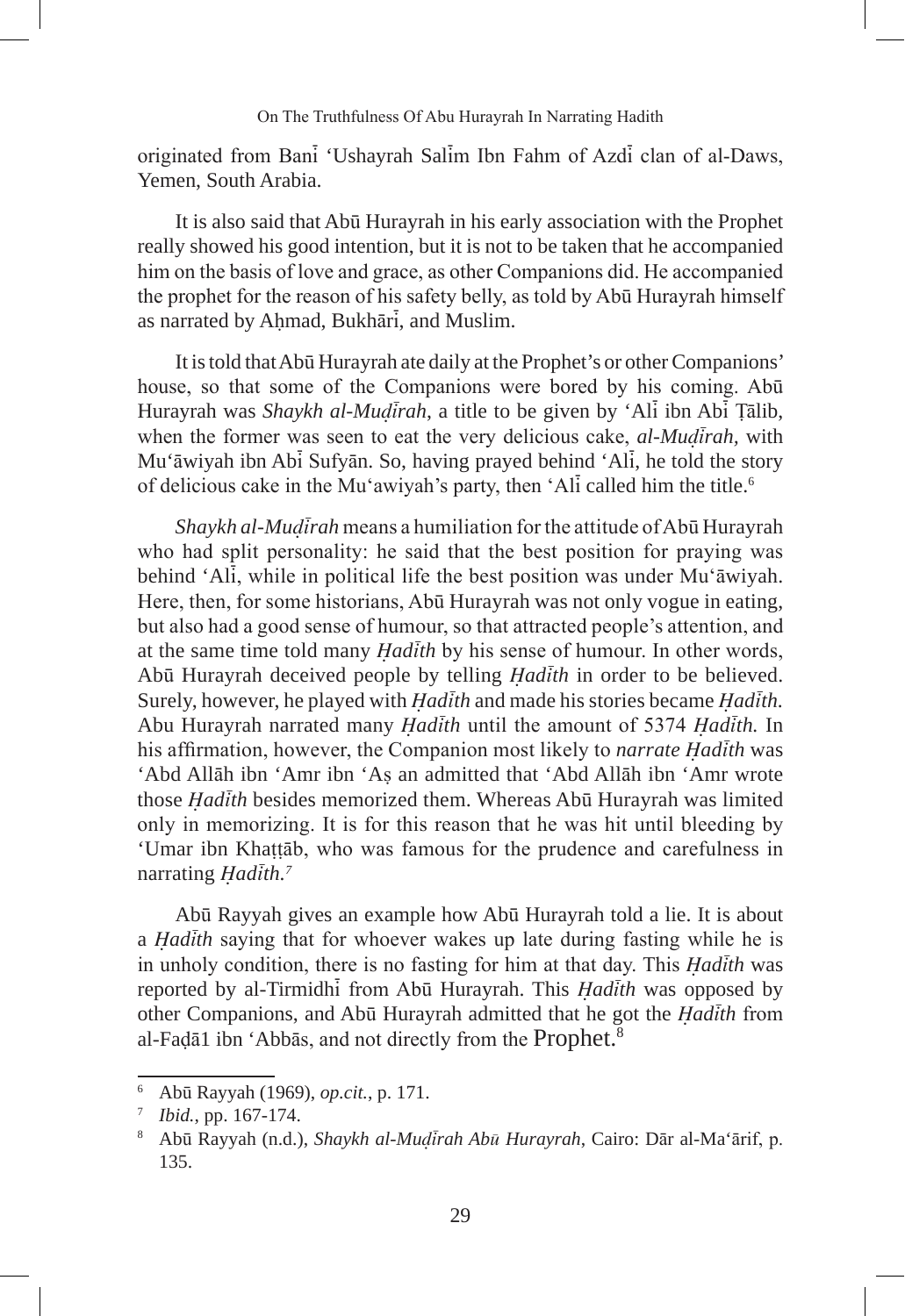From the above story, Abu Rayyah sees that it is clear about dishonesty done by Abū Hurayrah in the name of the Prophet, whereas he did not hear the *Hadith* from the Prophet. Fortunately, this lie happened in the era of the Prophet, so that the Prophet knew it. But what happened, then, when there was no Prophet, and also no 'Umar? Here, Abu Hurayrah freely narrated *Hadith,*  so that there are many *Hadith* narrated by him which are not suitable with the real context of time.

Abu Rayyah quotes a statement of Rashid Rida about the case of 'Umar and Abu Hurayrah that if 'Umar ibn Khattab had a long age over the age of Abu Hurayrah, there would possibly be no *Hadith* narrated by Abu Hurayrah in our literature today.

Abu Hurayrah taught many *Hadith* compare to other great Companions such as the Companions called as the *al-Khulafa*' *al-Rashidun* (the Righteous Caliphs) and the ten Companions guaranteed by the Prophet as those who would enter the heaven, the great Companions from the *Muhajirin* (the migrants) and the *Ansar* (the helpers), and many other leading figures of the Companions. Those Companions other than Abū Hurayrah who had very little in narrating *Hadith* were not because of they had no time, but because of their prudence, and not driven by passion such as done by Abū Hurayrah.

Some scholars of *Hadith* say that Abu Hurayrah was a liar who smartly hides his own defects. He could not say honestly about his own name, for example. And that Abū Hurayrah's defects are various. Legally speaking, he is absolutely deceitful. So also, the '*ulama*' of *Hadith* did not like him because of his *tadlis* (dishonesty). According to the '*ulama*' of *Hadith, tadlis*  is the brother of lying. Because, verily, whoever had a defect *(jarh),* like the accusation *of tadlis* in his narration, all narrated by him is denied; even that his defects were not known except only once, as said by al-Shafi'<sup>1</sup>.<sup>9</sup>

Abu Rayyah also quotes the statement of Abu Ja'far al-Iskafi in *Sharh Nahj al-Balaghah* vol. I, p. 360, saying that 'Umar hit Abu Hurayrah, and also quotes Ibn al-Athir saying that because of too many *Hadith* narrated by Abu Hurayrah, people doubt about the truth of the narration.<sup>10</sup>

Abu Hurayrah was also a Companion accepted *Hadith* from the *tabi'in*, 11 such as from Ka'b al-Akhbar. This Ka'b al-Akhbar was a Jew pretending to

<sup>9</sup> Abu Rayyah (1969)*, op.cit.*, p. 175.

<sup>10</sup> *Ibid.,* p. 179.

<sup>11</sup> In the science of *Hadith,* such narration is called *riwayah al-akabir* '*an al-asaghir*, (narration of the major from the minor of the Companions of the Prophet) or *riwayah al-sahabah* '*an al-tabi*'*in* (narration of the Companion from the follower).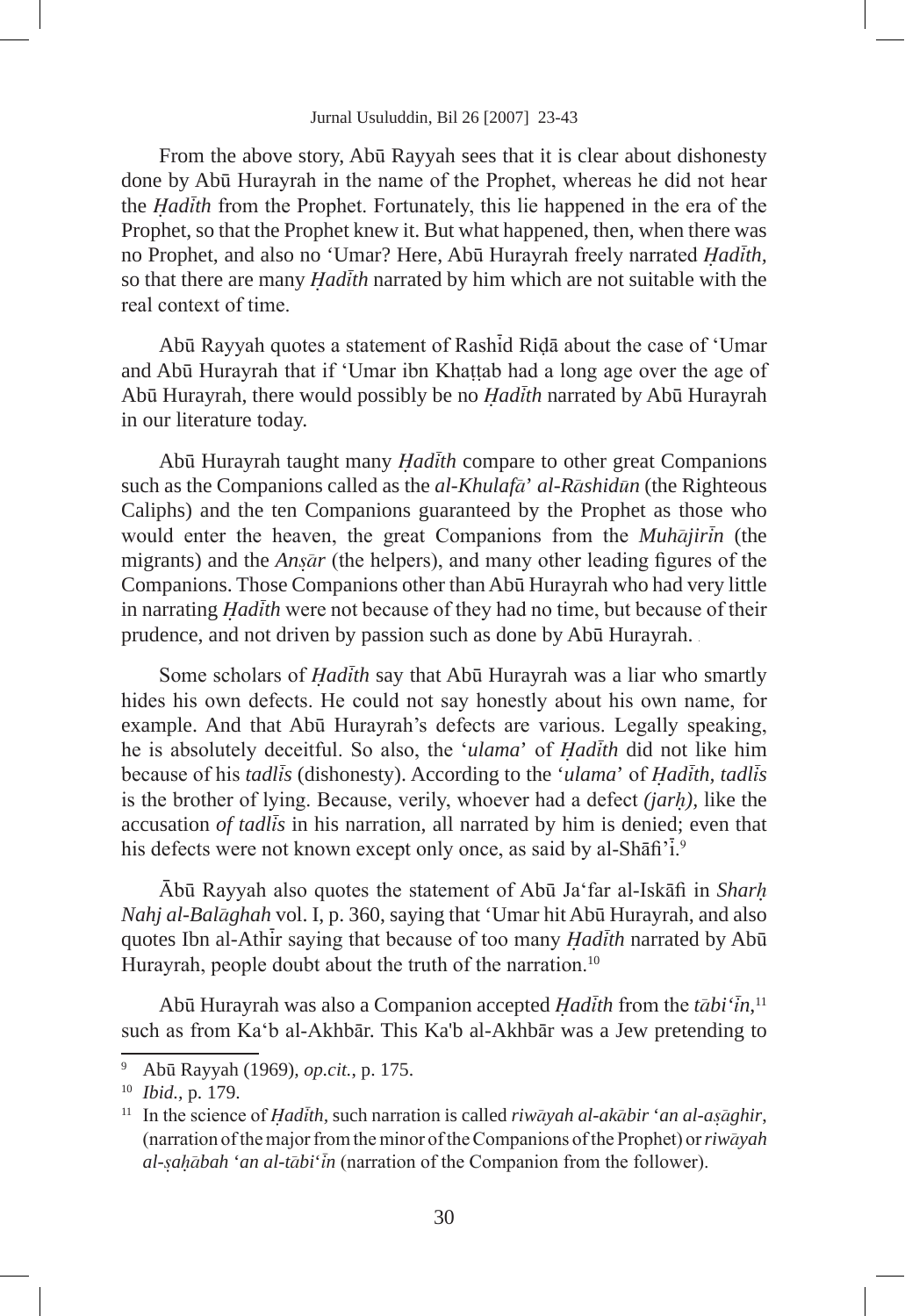be a Muslim. What Ka'b's believed in his heart was not Islam, but the truth of Jewry. And Abu Hurayrah was one of the Companions deceived by Ka'b al-Akhbar, by getting many *Hadith* from him. The *Hadith* narrated by Ka'b al-Akhbar are only the Jewish stories *(isra'iliyyat)*, burdening reason with superstitions such as a *Hadith* on a tree in heaven, where its shadow can only be gone through by a hundred year of driving.

Al-A'mashi also said about the dishonesty of Abu Hurayrah, that is, when Abu Hurayrah arrived in Iraq together with Mu'awiyah, when a war happened between Mu'āwiyah's troop and 'Ali's in the year of 4<sup>st</sup> of the Hijrah. At that time, when Abū Hurayrah entered the mosque he kneeled down his body and hit his own bare head several times saying: "O, the people of Iraq! Do you think that I lie to Allah and His Messenger causing me burnt next in the hell?"

This statement is evidence that dishonesty done by Abū Hurayrah to those of his admittance of *Hadith* from the Prophet was widely spread and famous to various lands, and only being discerned by him when he was in Iraq. His dishonesty causes people talk about it in every single time and place.

The polemic on the truthfulness of the Companions in narrating *Hadith*, especially on the truthfulness of Abū Hurayrah had been a long journey, more exactly since the Muslims being forced to accept the fact that there was a schism among the Companions in responding various things, including religious and political issues. It means that this case was a long unhappy conflict between the Sunnite and Shi'ite groups within the body of Muslim society.

For the Sunnite societies including the majority of Indonesian Muslims, the tradition of respect to the Companions are strongly hold. But when the influence of Orientalist thinking entered a new phase of Muslim's thinking in examining their religious doctrines, slowly but surely the critical thinking in religious doctrines increased within the circles of Muslim's scholars, especially those who had learned in the West. This critical thinking now becomes a characteristic of contemporary thought in Indonesia.

Concerning criticism of Abu Rayyah's above, unsurprisingly, it is celebrated within the Orientalists. For example, G.H.A. Juynboll, a Dutch Orientalist has been passionately motivated to preserve and publish it in a modem context by issuing his: *The Authenticity of the Tradition Literature Discussions in Modem Egypt*, published by E.J. Brill, Leiden, 1969. This work of G.H.A. Juynboll, then, translated into Indonesian by Ilyas Hasan entitled: *Kontroversi Hadis di Mesir (1890-1960)* [*A Controversy of Hadith in Egypt (1890-1960)*], and published by Mizan, Bandung, in 1999.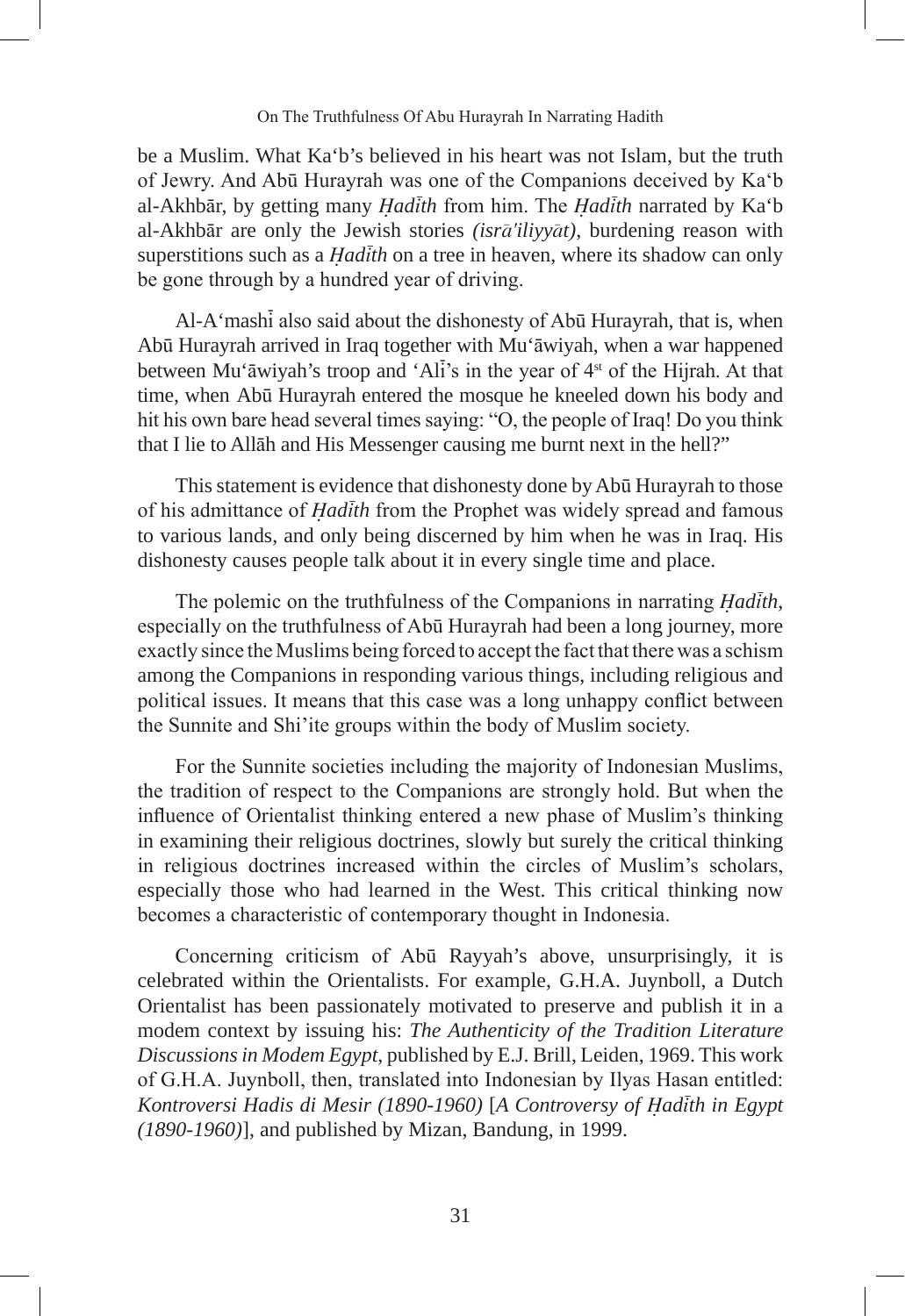Similar to Abū Rayyah's work, there was also a work by Indonesian O. Hashem, entitled; *Saqifah Awal Perpecahan Umat* [*Thaqifah*, *the Early Ummah's Schism]*, published in 1980s in Lampung, Sumatera. This kind of historical criticism of *Hadith*, concerning the truthfulness of the Companions, especially Abū Hurayrah, was also done by Dr Jalaluddin Rakhmat.<sup>12</sup>

# **DEFENDING AB**U **HURAYRAH**

Concerning the name, there are a lot of names referred to this man of Yemen.<sup>13</sup> The reliable of them is 'Abd aI-Rahman ibn Shakhr and 'Umayr ibn Amir.14 Normally, however, he is known by his nick name *(kunyah),* that is, Abu Hurayrah, a member of family of Sulayman ibn Fahmi, and 'Azd clan of South Arabia.

Abū Hurayrah, literally means the merciful man of cat's daughter.<sup>15</sup> His full name is 'Abd al-Rahman ibn Shakhr al-Dawsi al-Yamani. He embraced Islam as he heard the propagation of his friend of village origin, that is, Tufayl ibn 'Amr al-Dawsi.16

Abu Hurayrah then, migrated to Medina. He came in the night of Khaybar war. He prayed *Subh* for the first time in Medina under the Imam of Siba' ibn 'Arfatah,<sup>17</sup> an envoy of the Prophet during the Prophet waged war in Khaybar

<sup>12</sup> Jalaluddin Rakhmat (1992), *Islam Aktual: Refleksi Sosial Seorang Cendekiawan Muslim [Actual Islam: A Social Reflection of A Muslim Intellectual]*, Bandung: Mizan,  $4<sup>th</sup>$  edition, pp. 162-169.

<sup>13</sup> See, H.A. R. Gibb & Kramer (1961), *op. Cit.,* p. 10.

<sup>14</sup> Ibn 'Abd al-Barr (1901), *al-Isti*'*ab fi Ma`rifah al-Ashab,* Hyderabad: Da'irat al-Ma'arif al-Nizamiyyah, Vol. IV, pp. 205-206; Ibn Hajar al-`Asqalani (1971), *al-Isabah fi Tamyiz al-*S*ahabah*, Vol. IV, Cairo: Dar Nahdah Misr, p. 202**;** al-Bukhari (1986-1991), *Kitab al-Tarikh al-Kabir* Vol. III, Beirut: Dar al-Fikr, p. 132; al-Hakim (1978), *al-Mustadrak Ma'a al-Talkhis*, Beirut: Dar al-Fikr, Vol. III, p. 507; Al-Tirmidhi (1983), *Sunan al-Tirmidhi*, Vol. I, Beirut: Dar al-Fikr, p. 13; 'Abd al-Mun'im al-Salih al-'Ali al-Azi (n.d.), *op.cit.*, p. 17.

<sup>15</sup> See, al-Bukhari (n.d.), *Sahih al-Bukhari.* IV, Cairo: Dar al-Hadith, p. 185; 'Abd al-Husayn al-Musawi (1964), *Abu Hurayrah,* al-Najaf: Matba`ah al-Haydariyyah, p. 19.

<sup>16</sup> Al-Hakim (1978), *al-Mustadrak,* Vol. III, p. 259; Ibn Hajar al-`Asqalani (1993), *Fath al-Bari bi Sharh* S*ahih al-Bukhari,* Vol. IX, Beirut: Dar al-Fikr, p. 164, and in Ibn Hajar al-`Asqalani (1971), *op.cit.,* Vol. n, p. 217.

<sup>17</sup> 'Abd al-Ghafur 'Abd al-Haqq al-Balushi (1991), *Musnad Abu Hurayrah*, Medina: Maktabah al-Ayman, p. 19.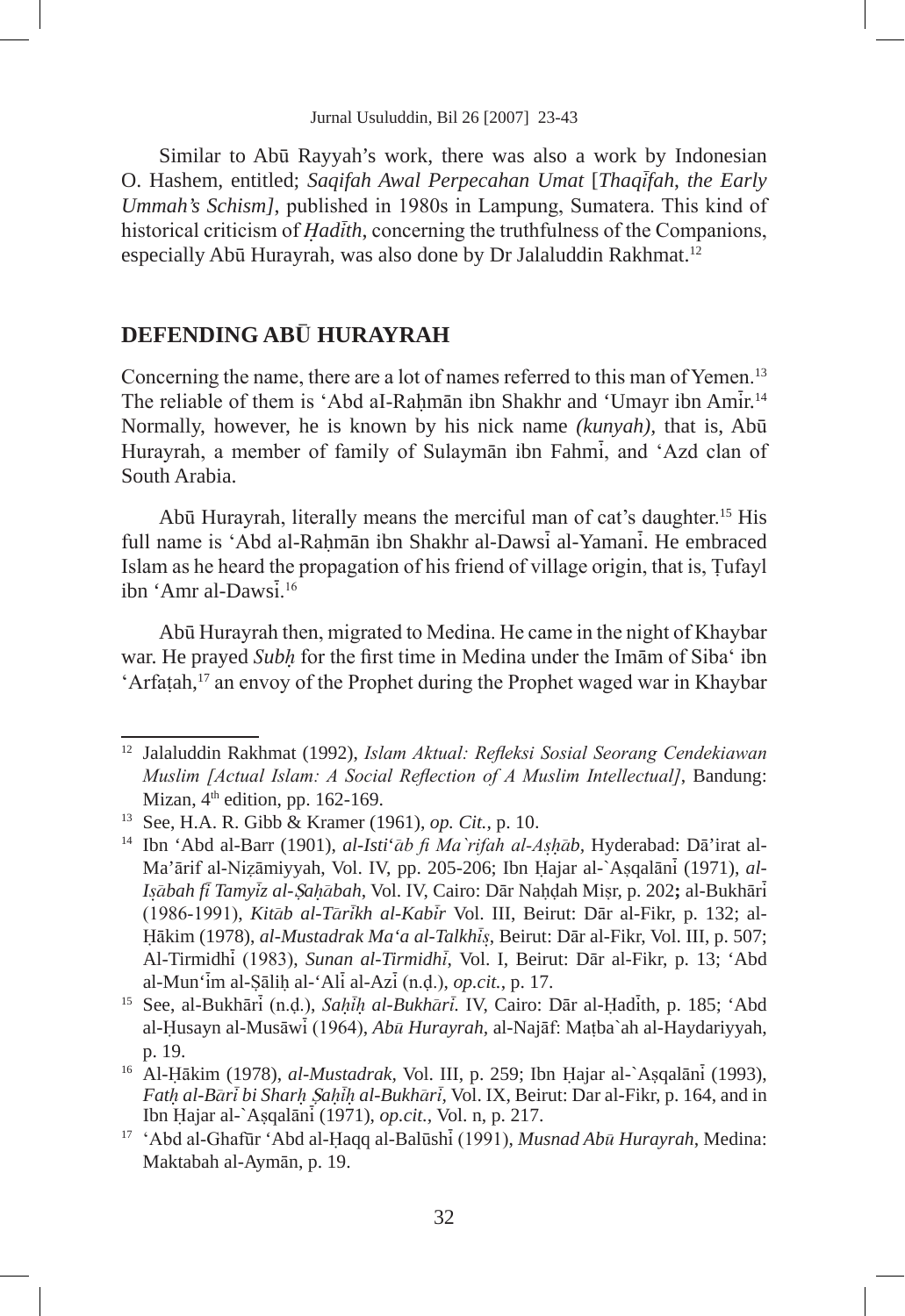in 7H./629M.18 According to some biographers of the Companions, since then Abu Hurayrah had not been separated from the Prophet day or night.19 He had more opportunities to learn more and accept *Hadith* from the Prophet, contrary to other Companions who were busy in handling their farms or businesses or busy in helping the Prophet in dealing with war or security.

During a period of three years, until the Prophet passed away, Abu Hurayrah took all of his opportunities to accept *Hadith* said by the Prophet and memorised all events happened at that time. His living was dependently given by the Prophet and other Companions by giving his hand in return. He lived on the veranda of the mosque closed to the house of the Prophet. This space was called *al-suffah,* so that those who lived there were called '*ashab al-suffah*.20

Concerning the life of Abū Hurayrah, Khālid Muhammad Khālid tells a story of him saying:

*"I grew up as an orphan, and migrated as a poor... I accepted stipend as a servant to the family of Busrah bint Ghazwan for the sake of my belly. I served that family when they dwelled and lead their camel when they left. Now it is me, Allah made me marry the daughter of Busrah, so thanks are to Allah promising this religion to be the pillar."21*

It is not clear about the life of Abū Hurayrah when he was young, and the historians have never said it, especially before he went to Medina in the night of war of Khaybar. Abu Hurayrah was only known after his short association with the Prophet. Nevertheless, there were a lot of comments on this Companion, both from other Companions, and even the Prophet himself. The Prophet's saying, examined as cogent *(sahih*) on this Abu Hurayrah, as reported by al-Hākim accepting from Abū 'Abbās ibn Ya'qūb, from al-'Abbas Muhammad al-Dawra', from Abu al-Sadiq al-Najji, from Abi Sa'id

أسلم أبو هريرة رضيي الله عنه سنة سبع من الهجرة وصحب رسول الله صلى الله عليه وسلم ولزمه إلى أخر حياته

<sup>18</sup> Shams al-Din Muhammad ibn Ahmad Ibn 'Uthman al-Dhahabi (1988), *Siyar I*'*lam al-Nubula',* Beirut: Mu'assasah al-Risalah, Vol. II p. 586.

<sup>19</sup> Ahmad Muhammad Shakir, *Muqaddimah Li Musnad Abi Hurayrah,* vol. XII p. 83, saying:

See also 'Abd al-Samad Sharif al-Din, *Muqaddimah Tuhfah al-Ashraf.* Vol. IX p. 8; 'Ajjaj al-Khatib (1971), *Abu Hurayrah Rawiyyah al-Islam*, Cairo: Maktabah Wahbah, p. 70.

<sup>20</sup> **'**Ajjaj al-Khatib (1981)**,** *op.cit.,* p**.** 412.

<sup>21</sup> See Khalid Muhammad Khalid (1983), *Rijal Hawl al-Rasul*, Mahyuddin Syaf (tr.), Bandung: Diponegoro, p. 491.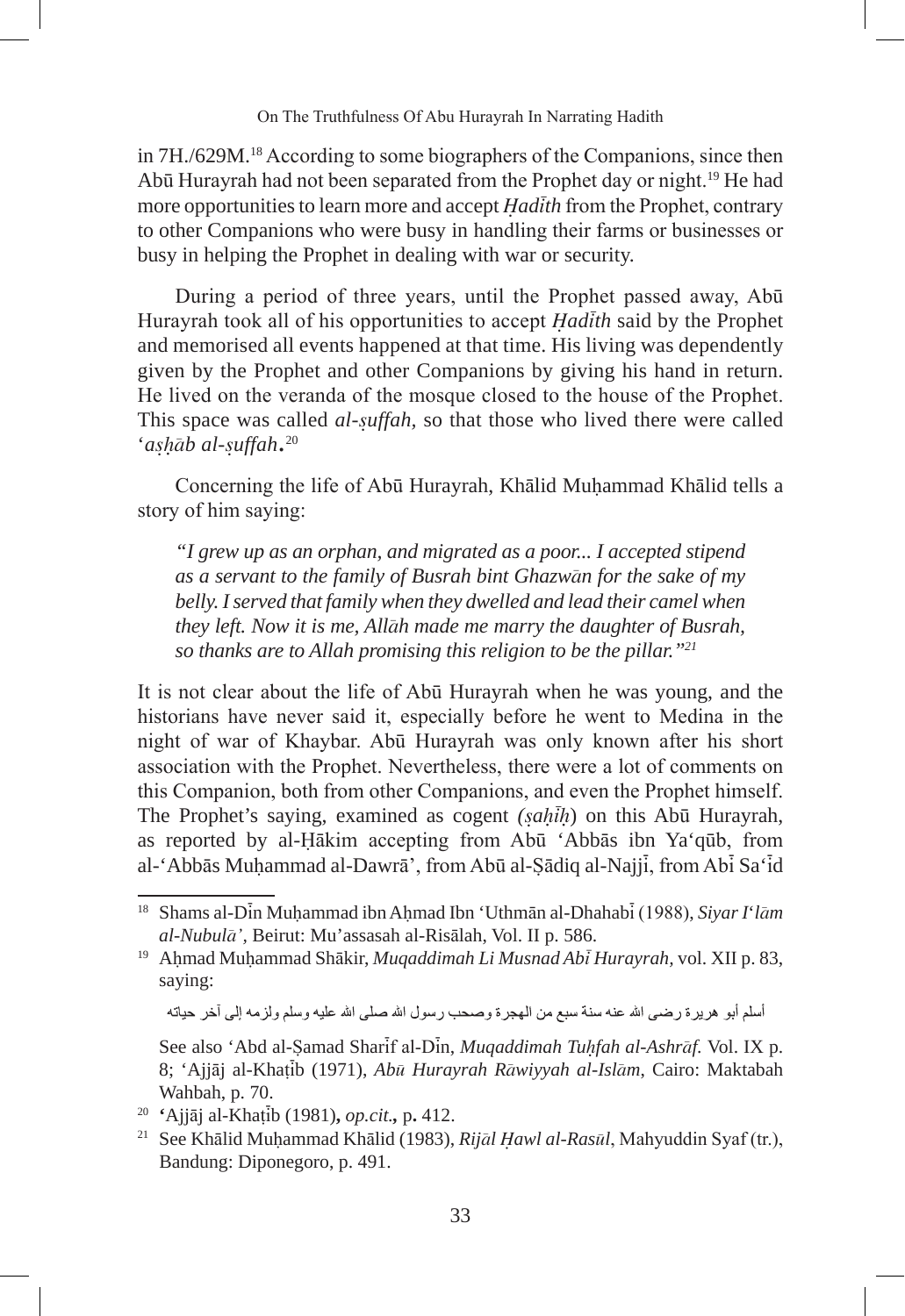al-Khudri, saying that the Prophet had ever said: "*Abu Hurayrah is the ocean of knowledge.*"Another *Hadith* says: "*I really see that there is no other man asking me on this Hadith besides you, for you have seriousness to Hadith*."22

According to historians, even though Abu Hurayrah associated with the Prophet latter than the other Companions, his gap, however, was being supported by his thirsty of knowledge, as the above *Hadith* says it. Unsurprisingly, his achievement was really delightful, even in a certain discipline of knowledge he was number one, that is, in narrating *Hadith,* defeating the other Companions. He had strong and deep power in memorizing *Hadith.* Besides, according to the historians, the memorizers of *Hadith* had still the same opinion that writing *Hadith* in the era of the Prophet was prohibited.<sup>23</sup>

Historical data of the life of Abu Hurayrah believed to be true by the historians of the Companions, especially Abū Hurayrah, is the statement of Abu Hurayrah himself saying:

> قلت يا رسول الله إني أسمع منك حديثا كثيرا أنساه , فقال : ابسط ردائك فبسطته قال فغرق بيديه ثم قال ضمه فضمته فما نسيت شيئا بعده

*"0, The Messenger of Allah! I heard many Hadith from you but I often forget, and then the Prophet prayed by his sign, he ordered me to stretch my scarf, then the Prophet took by his hands, and said: tie it. Then, I tied it. After that I did not forget even a little."24*

A similar narration was also told by Abu Hurayrah himself that the Prophet said the following:<sup>25</sup>

من يبسط رداءه حتى يفرغ من حديثى ثم يقبضه إليه فلا ينسى شيئا كان قد سمعه منى

*Whoever spread his rag and then take it for him, he will not forget what he heard from me.*

Marwan ibn Hakam, a brother of Mu'awiyah ibn Abi Sufyan told that one day he tested Abū Hurayrah's capability of memorizing. Abū Hurayrah was invited and sit beside him, and he was asked to tell the *Hadith* of the Prophet.

<sup>22</sup> Al-Hakim (1978), *al-Mustadrak*, p. 509; al-Bukhari (n.d.), *op. cit.,* Vol*.* I, p. 36; Ibn Hajar al-`Asqalani (1993), *op. cit.,* Vol. II, p. 418.

<sup>23</sup> Isma'il al-San'ani (1960), *Subul al-Salam*, vol. I, Beirut: Dar Ihya' al-Turath al-`Arabi, p. 14; Ibn Hajar al-`Asqalani (1971), *op.cit.,* Vol. IV, p. 203; al-Dhahabi (1981-1983), *Siyar A`lam al-Nubala'*, Vol. II, Beirut: Mu'assassah al-Risalah, p. 632.

<sup>24</sup> Al-Bukhari (n.d.), *op. cit.,*Vol. I, p. 41 and 215.

<sup>25</sup> Khalid Muhammad Khalid (1983), *op.cit.* p. 494.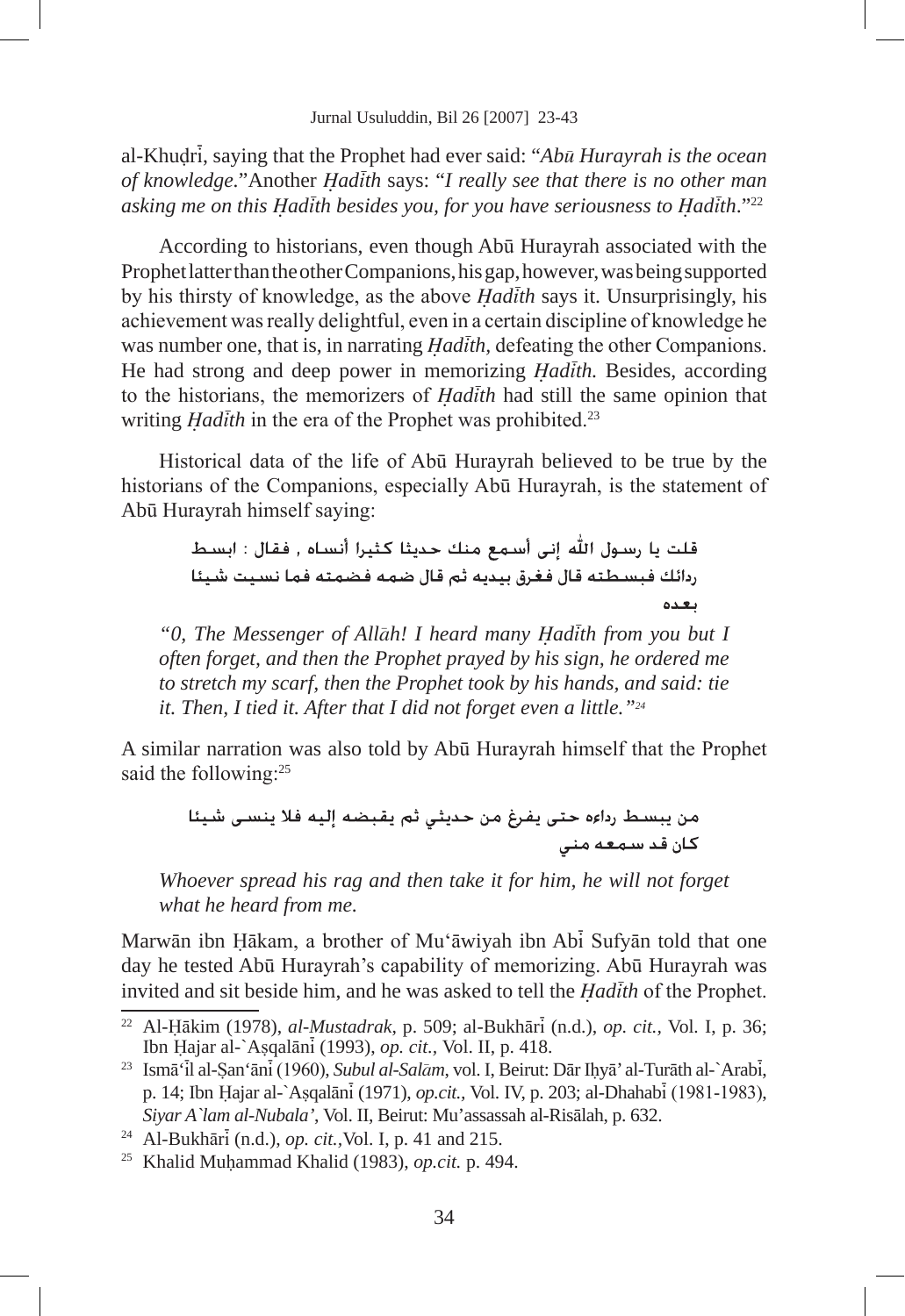Doing this, Marwan asked his writer to write what was being told by Abu Hurayrah in the other side of the wall. One year later, Abu Hurayrah was invited again, and asked to read again the *Hadith* being told one year ago. Surprisingly, there is no single word to be forgotten by him.<sup>26</sup>

Those arguments also say that Abū Hurayrah, besides having a powerful memory, diligent and grace from the pray of the Prophet, he also had a different way of living compare to other Companions. A narration says:<sup>27</sup>

> إن إخواننا من المهاجرين كان يشغلهم الصفق بالأسواق وإن إخواننا من الأنصار كـان يشـغـلهـم الـعـمـل فـي أمـوالـهـم وإن أبـا هـريـرة كـان يـلـزم رسـول الله صلى الله عليه وسلم بسبع بطنه ويحضر مالا يحضرون ويحفظ ما لا يحفظون

*Verily our brothers of the Migrants (Muhajirin) are busy with their business in the market, our brothers of the Helpers (Ansar) also busy with their wealth. Whereas Abu Hurayrah, he always accompanies the Prophet, getting food and knowledge, he is present while they are absent and he memorizes while they do not.*

Historians say that Abu Hurayrah has a good conduct, which is inherent in him. He has amazing strong soul in taking noble duty. His patience was also his powerful force to get away from various seductive passions. It is proven by Abu Hurayrah that his poverty made him to be patience, although there were many opportunities to make him well-off. Sa'id al-Musayyab says:

> رأيت أبا هريرة يطوف بالسوق ثم يأتي أهله فيقول : هل عندكم من شيء فإن قالوا لا , قال : فإني صائم

*I have seen Abu Hurayrah walking around the market and went back home. To his family he asked: have you something with you? And if they answered no, so he said: in fact I am fasting.28*

Abu Hurayrah is a Companion famously known as the one who was diligent in worship and in memorizing the Our'an. However, he was not known as a courageous Companion and he did not also courage to tell his opinion to others. He admitted himself as a weak and poor man. Al-Bukhari, sourced from al-A'raj, says:

<sup>26</sup> *Ibid.* p. 496.

<sup>27</sup> Ibn Hajar al-`Asqalani (1971), *op.cit.,* Vol. III, p. 152.

<sup>28</sup> 'Ajjaj al-Khatib (1981), *op.cit.*, p. 114.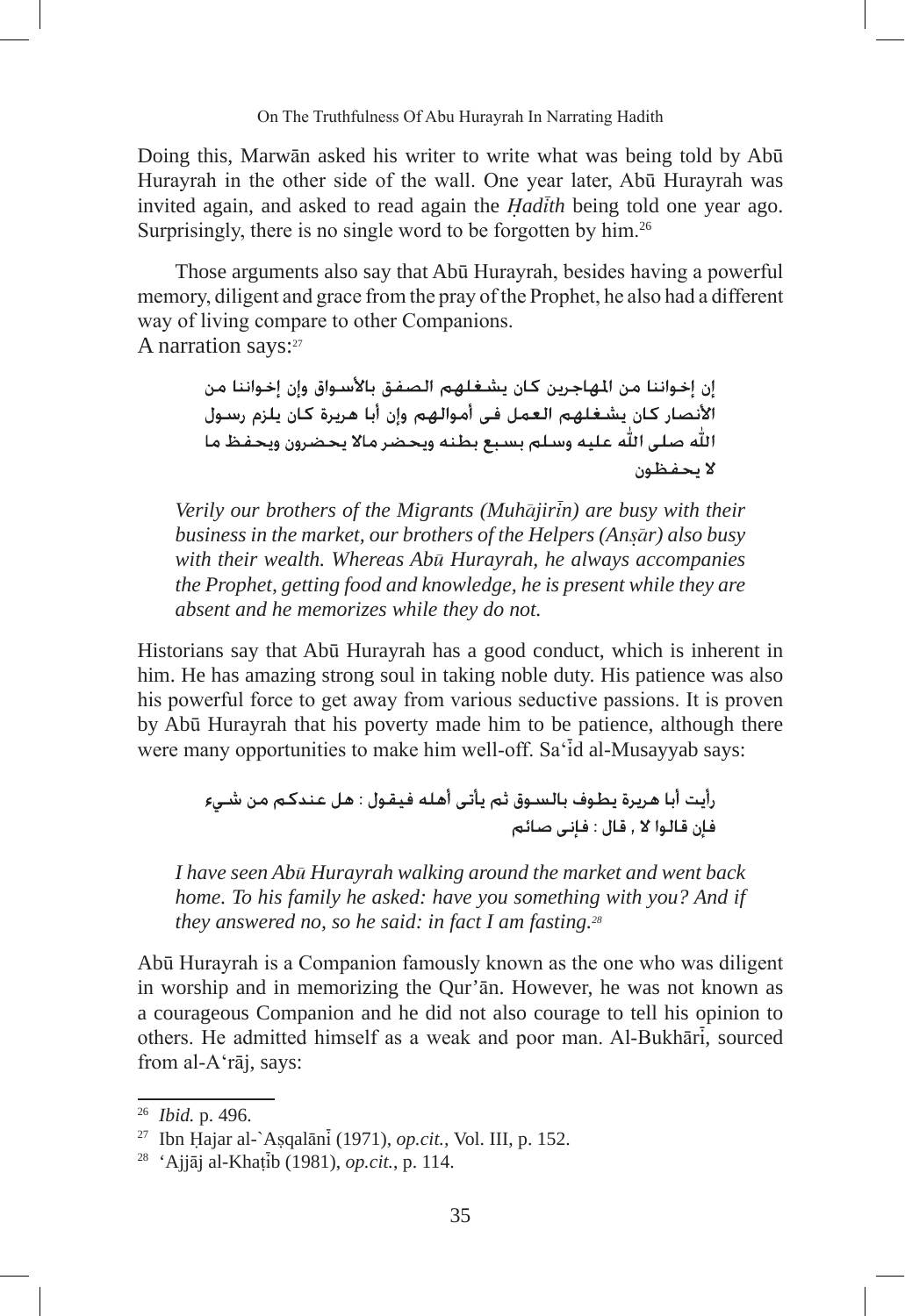قال أبو هريرة إني كنت امرأ مسكنا أصحب رسول الله صلى الله عليه وسيلم على ملء بطني

*Abu Hurayrah said: Verily I am a poor man, being a servant of the Prophet to fulfil my belly need.*

Muhammad ibn Sirin reports a story on hunger experienced by Abu Hurayrah, said by Abū Hurayrah himself:

قال لقد رأيتني أصرع بين منبر رسول الله صلى الله عليه وسلم وحجرة عائشة فيقال مجنون وا بي جنون وما بي إلا الجوع

*Abu Hurayrah said: "You really saw me fell to 'ground in between the pulpit of the Prophet and the room of 'A'ishah. And then I was said to be crazy (by the people), actually I did not crazy, I was only hungry."29*

The *Hadith* sourced from Abu Hurayrah, were then written by Hamman ibn Munabbih, a famous *tabi'in* student of Abu Hurayrah. He wrote *Hadith* from Abu Hurayrah and stored in a book, which later called as the paper *(sahifah)*  of Abu Hurayrah, This *sahifah* was found by Dr. Hamidullah with two old manuscripts in Damascus and Berlin. To prove the validity of the *sahifah*, a careful and long research had been done. In fact, this *sahifah was* really written by Hamman ibn Munabbih. Those *Hadith* were strengthened by the existing data of *Hadith* existed in the *Musnad* of Ahmad<sup>30</sup> and were collected in the *Sahih al-Bukhari.*

Hammān ibn Munabbih says: "I heard Abū Hurayrah said: There is no other Companions besides me in narrating *Hadith* than 'Abd Allah ibn 'Amr because he could write whereas 1 could not."<sup>31</sup> The reason why Abū Hurayrah had more *Hadith* is the following:<sup>32</sup>

<sup>29</sup> Abu Jalil `lsa (1980). *Ijtihad Rasulullah SAW*, Ma'mum Muhammad Murai *et al*. (tr.), Bandung: Al-Ma'arif, p. 33.

<sup>30</sup> Ibn Hanbal (n.d.), *Musnad al-Imam Ahmad*, Vol. II, Beirut: al-Maktab al-Islami, p. 312.

<sup>31</sup> Ibn Hajar al-`Asqalani (1993), *op. cit.,* Vol. I, p. 207.

<sup>32</sup> *Ibid.* vol. I, p. 214.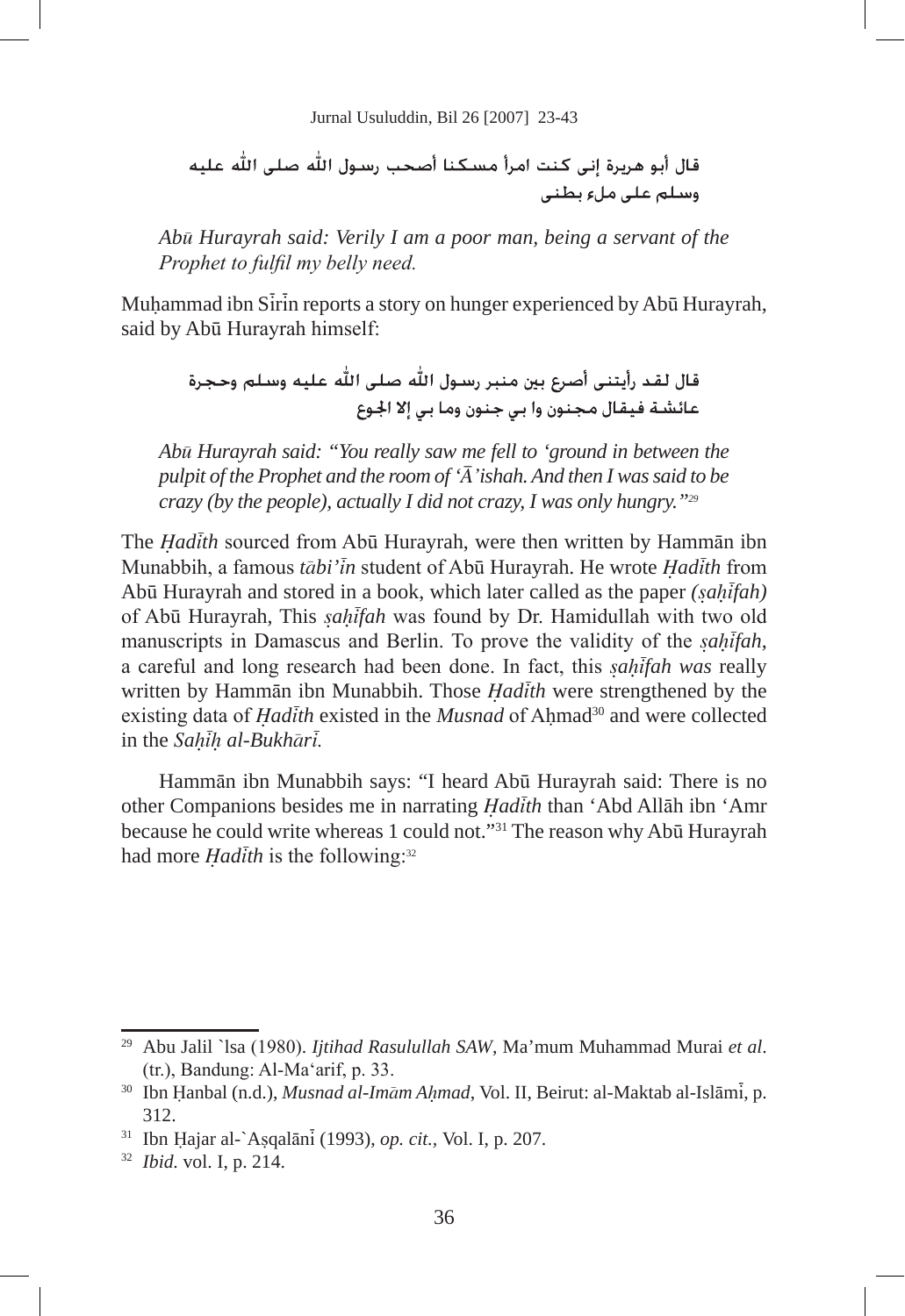عن أبي هريرة قال : إن الناس يقولون أكثر أبو هريرة ولو لا ايتان في كتاب الله ما حدثت حديثا م يتلو : إن الذين يكتمون ما أنزلنا من البينات والهدى ... إلى قوله "الرحيم" . إن إخواننا من المهاجرين كان يشغلهم الصفق بالأسـواق وإن إخـواننا من الأنصـار كـان يشـغـلـهم الـعـمـل فـي أمـوالـهـم وإن أبـا هريرة كان يلزم رسـول الله صلـى الله عليه وسلم لسبع بطنه ويحضر ما لا يحضرون ويحفظ ما لا يحفظون

*From Abu Hurayrah. he says: Indeed people say that Abu Hurayrah has more Hadith. If I do not know two verses of the Qur'an, I will not tell a Hadith. And then he recites the verse: Inna al-ladhina yaktumuna ma anzalna min al-bayyinati, until the word of al-Rahim. Verily our brothers of Muhajirin are busy with their business in the market, and our brothers of Ansar are busy with their wealth (farms). Whereas Abu Hurayrah always accompanies the Prophet owing his full belly (qana'ah), he can present and they cannot, and he can memorize and others cannot.*

The powerful memory of Abu Hurayrah was because of the pray of the Prophet. It is not only based on the admittance of Abū Hurayrah himself, but also based on the witness of other Companions. Zayd ibn Thabit, for instance, says:

> كنت أنا وأبو هريرة واخر عند النبى صلى الله عليه وسلم فقال ادعوا فدعوت أنا وصاحبى وأمن النبى صلى الله عليه وسلم ثم دعا أبو هريرة فقال : أللهم إنى أستلك مثل ما سئلك صحباى وأسئلك علما لا ينسى فأمن النبي صلى الله عليه وسلم فقلنا ونحن كذلك يا رسول الله , قال : سبقكما الغلام الدوس

*I, Abu Hurayrah and others were besides the Prophet. And then he said: "Please pray". And then my friends and I prayed, whereas the Prophet said amen. And then Abu Hurayrah prayed: Oh Allah! I beg you as what my friends had asked, and I beg you the knowledge not to forget. And the Prophet also said amen. And then we said: Oh the Messenger of Allah! We want also a prayer like that. He said: This son of Daws had gone before you.33*

Abu Hurayrah lived as a worshipper and a scholar. He was known as a teacher of *Hadith* and a *fatwa* (legal opinion) giver in Medina. He was involved in wars and statecraft affairs.<sup>34</sup> It was told in history that in the era of 'Umar ibn

<sup>33</sup> *Ibid.* vol. I, p. 215.

<sup>&</sup>lt;sup>34</sup> Abū Hurayrah, besides had been a governor in Bahrayn, also waged war in the era of the Prophet such as in the campaigns of Fath Makkah, Hunaiyn, Ta'if, and Tabuk. Al-Tahawi (2001), *Sharh Ma*'*ani al-Athar,* Vol. II, Beirut: Dar al-Kutub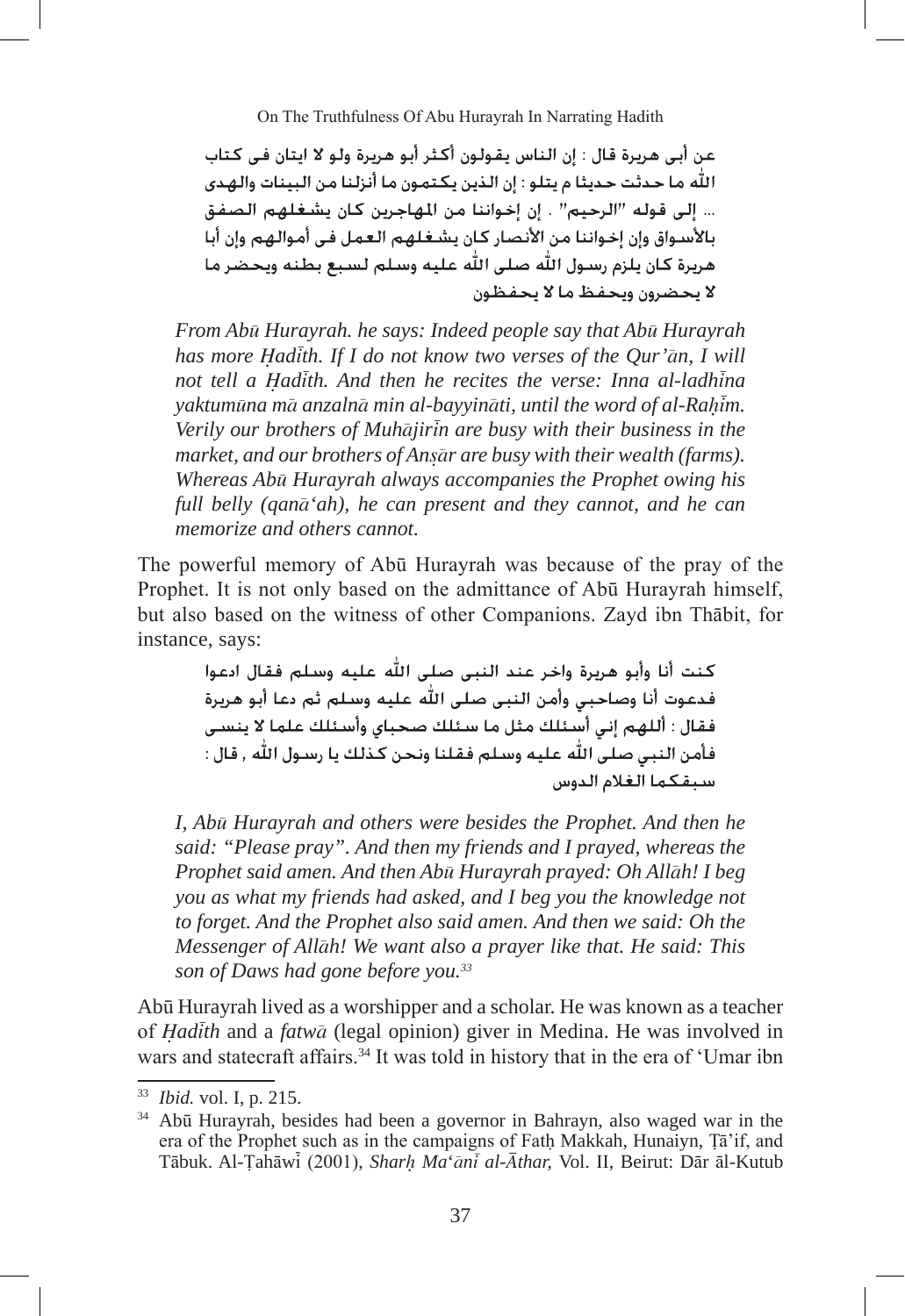Khattab, he was chosen as a governor of Bahraiyn. Having been deposed he refused to be re-elected in order to preserve his own dignity, his wealth being taken, and his butt being hit. He was afraid of committing punishment without any knowledge and talking without mercy. He told it in front of 'Umar, seemingly as an expression of his disappointment and as an denigration to 'Umar who had accused him and deposed him as a governor of Bahrain.

After his resignation as a governor of Bahraiyn, he more likely lived in Medina, until the rest of his life. In the era of Marwan ibn Hakam, he also assisted some statecraft affairs such as being a vice-governor of Medina.<sup>35</sup>

Abu Hurayrah passed away in 59 Hijriyah at the age of 78, said also at 58 or 57 years old. Something clear was that Abu Hurayrah was involved in praying for the dead body of  $\hat{A}$ <sup>t</sup> ishah and in that year also Abu Hurayrah died. To his funeral there were Ibn 'Umar, Abū Sa'id al-Khudri and also Marwan ibn Hakam.

Abu Hurayrah was an ordinary man, not as a Prophet, but he was not to be burdened by any defects showing that he was dishonest man, *Hadith*  lie teller, etc. This performance of honest man does not mean that all of his *Hadith* are cogent (*sahih*)*.* To know its validity is by observing each chain of narration. In the whole of his life, Abu Hurayrah focussed to preserve and spread *Hadith.* He said: "I divide my whole night into three parts*:* for praying, for sleeping, and for memorizing *Hadith.*"

At the time when false *Hadith* makers came, saying that their *Hadith* were coming from the Prophet, they used the name of Abū Hurayrah and misused his popularity in narrating *Hadith,* by simply saying "*an Abi Hurayrata*" (from Abu Hurayrah). By these actions, it was most likely that Abu Hurayrah's popularity and his position as *Hadith* teller from the Prophet was disturbed. Fortunately, however, there were *Hadith* scholars who dedicatedly removed every forgery entered in Abu Hurayrah's collection of *Hadith.* Such is the perspective of *Ahl al-Sunnah* in seeing Abu Hurayrah as a Companion of the Prophet, similar to the other Companions. There was one thing to note by other Companions about him, that is, his largest collection of *Hadith* defeating 'Abd Allah ibn 'Amr ibn As, the one who was admitted by Abu Hurayrah as the Companion having the biggest number of *Hadith*, and also defeating 'A'ishah who had more opportunities in associating with the Prophet because of his position as the most intelligent wife of the Prophet.

al-`Ilmiyyah, p. 15; 'Abd al-Ghafur al-Balushi (1991), *op.cit..* 

<sup>35</sup> H.A. R. Gibb & Kramer (1961), *op.cit.*, p. 10.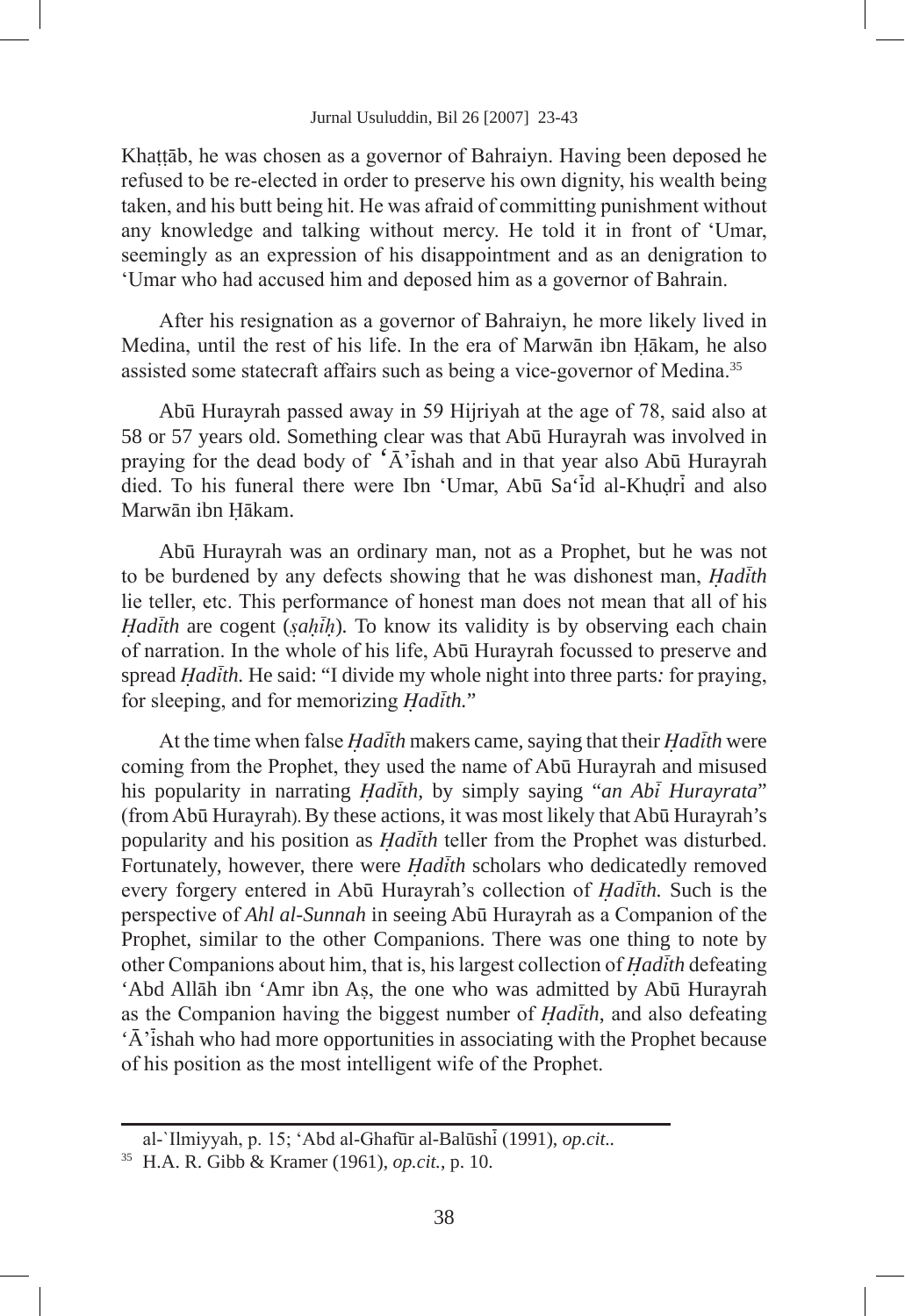Such perspectives were the product of the tradition of narration from one generation to the next. To make the reason more clearly, we can also see Abu Hurayrah's role in narrating *Hadith* as elucidated by Muslim scholars of this group (Sunnites). According to their views, Abu Hurayrah was not only popular in narrating *Hadith*, but also being known as a Muslim leading scholar who gave *fatwa* to the society based on the Qur'an and the *Hadith.*  He did also make legal opinion and mastered *shari*'*ah* affairs. All these capabilities made him different from other Muslims. The verses of the Qur'an in his narration were no more than one hundred, which then being written by Ishaq ibn Rahawayh in his *Musnad*, being published by Dr. 'Abd al-Ghafur 'Abd al-Haqq Husayn al-Balūshi in 1991 M..

Abu Hurayrah was actively involved in an institution of *fatwa* for more twenty years. He was one of five great *muftis* (legal opinion givers): Ibn 'Abbas, Ibn 'Umar, Abu Sa'id, Jabir and Abu Hurayrah himself. This institution of *fatwa* was known after the death of 'Uthman ibn 'Affan. Being a governor of Bahraiyn, Abu Hurayrah frequently told his *fatwa* along with 'Umar's *fatwa* delegated to him as a head of local government.<sup>36</sup>

'Ajjaj al-Khatib explains that Abu Hurayrah got *Hadith* from other Companions such as Abū Bakr al-Siddiq, 'Umar ibn Khattāb, al-Fadl ibn 'Abbas ibn 'Abd al-Mutalib, Ibn Abi Ka'b, 'Usamah ibn Zayd, 'A'ishah *Umm al-Mu*'*minin,* Basrah ibn Abi Basrah, and Ka'b al-Akhbar (the last one was in the generation of *tabi*'*in).*<sup>37</sup> Whereas the Companions accepted the *Hadith* from Abū Hurayrah, were, among others: Ibn 'Abbās, Ibn 'Umar, Anas ibn Malik, Wathilah ibn Aqsa', Jabir ibn 'Abd Allah al-Ansari and Abu Ayyub al-Ansari.

Al-Bukhari <sup>38</sup> says that 800 (eight hundred) men or more students of *Hadith* from the Companions and the *tabi*'*in* and shortly after that, narrated *Hadith* from Abu Hurayrah. They who belong to the generation of  $t\bar{a}bi'\bar{i}n$ are *imams* (religious leaders) and leading scholars in *fiqh* (jurisprudence) and scholars of *Hadith* were also the students of Abu Hurayrah. Among them are: Bashir ibn Nahiq, Hasan al-Basri, Zayd ibn al-Musayyab, Sulayman ibn Yassar, Shafi ibn Mati', Shahar ibn Khawsab, 'Amir al-Shu'bi, 'Abd Allah ibn Sa'd (a client of 'A'ishah), 'Abd Allah ibn 'Utbah al-Hadhali, 'Abd al-Rahman ibn Harmaz al-A'raj, 'Abd al-Ghazali ibn Marwan, 'Urwah ibn Jabir, Ata' ibn Abi Rabbah, Ata' ibn Yassar, 'Umar ibn Khaldah (judge of

<sup>36</sup> 'Ajjaj al-Khatib (1981), *op.cit*, p. 428.

<sup>37</sup> *Ibid.*

<sup>38</sup> Ibn Hajar al-`Asqalani (1968), *Tahdhib al-Tahdhib*, Vol. XII, Beirut: Dar al-Sadir, p. 265; al-Dhahabi (1988), *op.cit.*, Vol. II, p. 579 and 585.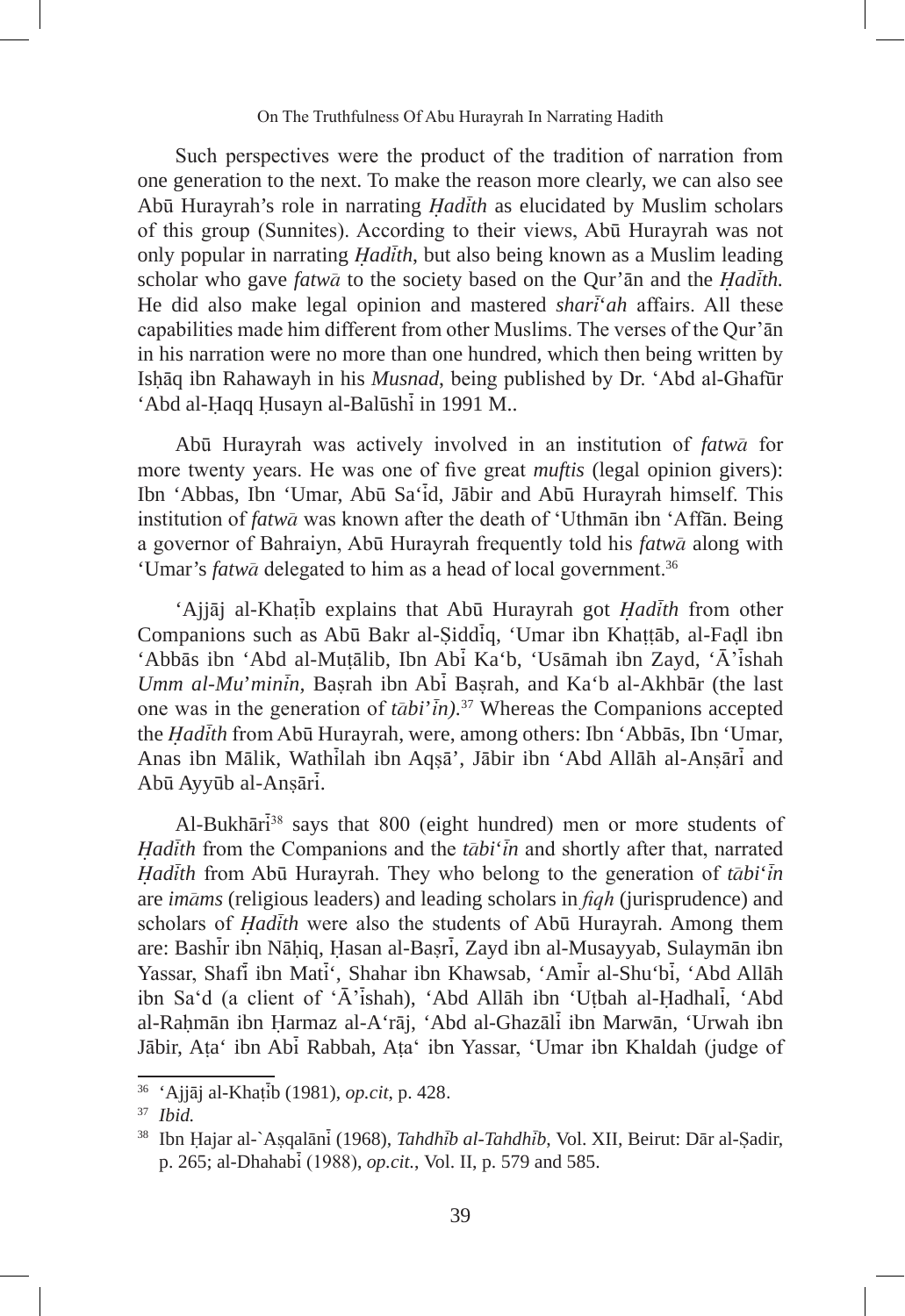Medina), Ammar ibn Dinar, al-Qasim ibn Muhammad, Qabishah ibn Du'ayb, Kathir ibn Marrah, Muhammad ibn Sirin, Muhammad ibn Muslim al-Zuhri. They who narrated the *Hadith* from Abū Hurayrah and wrote them are: Muhammad ibn al-Mundakar, Marwān ibn al-Hākam, Maymūn ibn Mahrām, and Hamman ibn Munabbih.

Hadith narrated by Abū Hurayrah had been written by some of them: Abū Idris al-Khawlāni, Abū Bakr ibn 'Abd al-Rahmān, Abū Sa'id al-Muqabbar, Abu Salih al-Saman, etc. Such *Hadith* told by Abu Hurayrah were written by the *imams* of *Hadith* from the group of *Ahl al-Sunnah* in their own books. Imam Ahmad ibn Hanbal narrated in his *Musnad* as many as 3848 *Hadith*, including the repetitive ones. Imam Baqi ibn Mukhalad told as many as 5374 *Hadith* in his *Musnad.* Imam al-Bukhari and Muslim jointly narrated 325 *Hadith.* Al-Bukhari as himself narrated 93 *Hadith*, whereas Muslim told as many as 189 *Hadith.*

Examinations of Abu Hurayrah in connection with his narration of *Hadith*  from the Prophet were coming from various circles. A story of examination is the following:

'Umar ibn Khattab, through a long dialogue and examination, because of his prudence in the activities of narrating *Hadith* in order to contaminate with the *Qur'an*, finally agreed Abu Hurayrah to narrate *Hadith.* 'Umar said: "Did I with you at someone's home?" Abū Hurayrah answered: "Yes, and you know it. But why you asked me that?" 'Umar said: "(Do you know) why I asked you that?" Abū Hurayrah said: "Verily the Messenger of Allah said today:

# من كـذب علـى متعمدا فليتبوء مقعده من النار

*Whoever told a lie in the name of me deliberately, he should be ready for being placed in the hell."*

Then 'Umar said:

*If it was like that, now go and spread your Hadith.39*

'Ajjaj al-Khatib comments that by this statement 'Umar gave easy ways and trusted him to spread the *Hadith*. It is told that 'Abd Allah ibn 'Umar says:<sup>40</sup>

<sup>39</sup> Ibn Hajar al-`Asqalani (1971), *op.cit.,* Vol. VII, p. 107.

<sup>40</sup> Al-Tirmidhi (1983), *op.cit.,*Vol. V, p. 684; Ibn Hanbal (n.d.), *Musnad al-Imam Ahmad*, Vol. II, p. 3.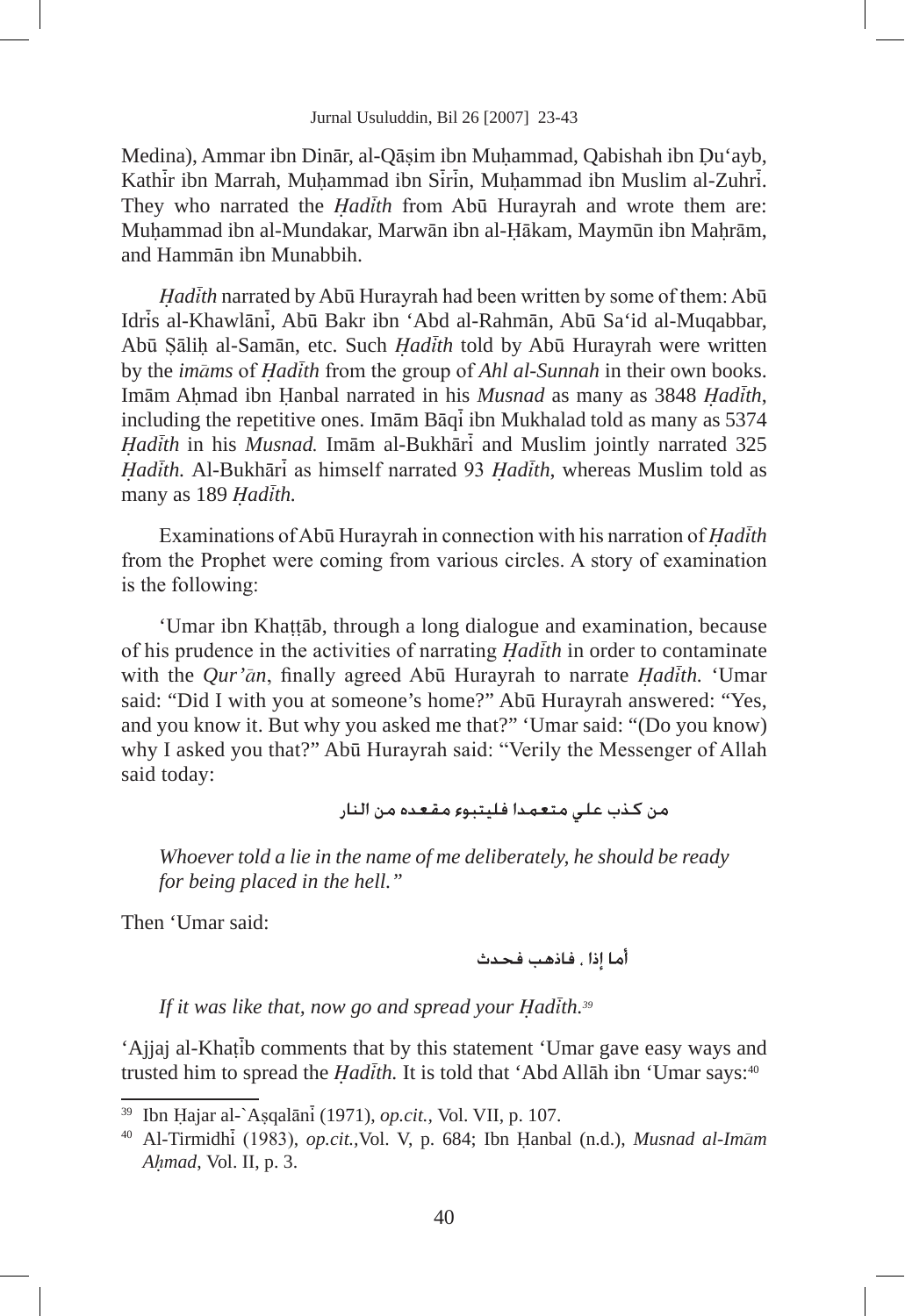كنت الزمنا لرسول الله صلى الله عليه وسلم واعلمنا بحديثه

*You (Abu Hurayrah) are the most consistent man to associate the Prophet and the one who know most of his Hadith.*

In another narration Ibn 'Umar says that Abu Hurayrah had better and more knowledge on *Hadith* than himself.41 Ubay ibn Ka'b says:

*Abu Hurayrah was a courageous man, he asked a lot to the Prophet on everything, while we had not any courage to ask. And when we were deputised by Ibn 'Umar to ask some justification to 'A'ishah concerning Hadith on dead body narrated by Abu Hurayrah, the Hadith of which is:*<sup>42</sup>

من شهد الجنازة حتى يصلى فله قيراط من شهد حتى تدفن كان له قىرطان

*"Whoever involved in handling dead body until he performed salat, for him a reward as heavy as one qirat and whoever involved and handling the dead body until he brought with him to the grave, for him a reward as heavy as two qira*t*s."*

*Ubay ibn Ka'b had an answer from 'A'ishah saying that Abu Hurayrah was right (sadaqa Abu Hurayrah).*

Talhah ibn 'Ubayd Allah says: "*We were sure that verily he heard (Hadith) what we did not hear*." Zayd ibn Thabit says: "*When someone asked me on something, I gave him an advice to ask Abu Hurayrah*."Ibn 'Abbas says: "*When someone came and asked me on something, I asked Abu Hurayrah: 'Give him fatwa O, Abu Hurayrah, verily you emerged as a place to solve the problems*." Ka'b al-Akhbar says: "*I did not see anyone who read the Tawrat (Old Testament) and know more knowledge on it besides Abu Hurayrah.*" Muhammad ibn Amarah ibn 'Ammar ibn Hazm says:

*"Verily, one day I know the man who knows most of the Hadith and his congregation was always filled by people whereas he was the teacher narrating Hadith to the Companions who did know the Hadith, and then Abu Hurayrah narrated to them."*

Abu Salih al-Sam'ani says: "Abu Hurayrah was the strongest man in memorizing the Prophet's Hadith." Imam al-Shafi`i says: "Abu Hurayrah was the strongest man in memorizing the Prophet's Hadith, at his time." Imam al-Bukhari says:

<sup>41</sup> Ibn Hajar al-`Asqalani (1971), *op.cit.,* Vol. VII, p. 264.

<sup>42</sup> *Ibid.* vol. Ill, p. 152.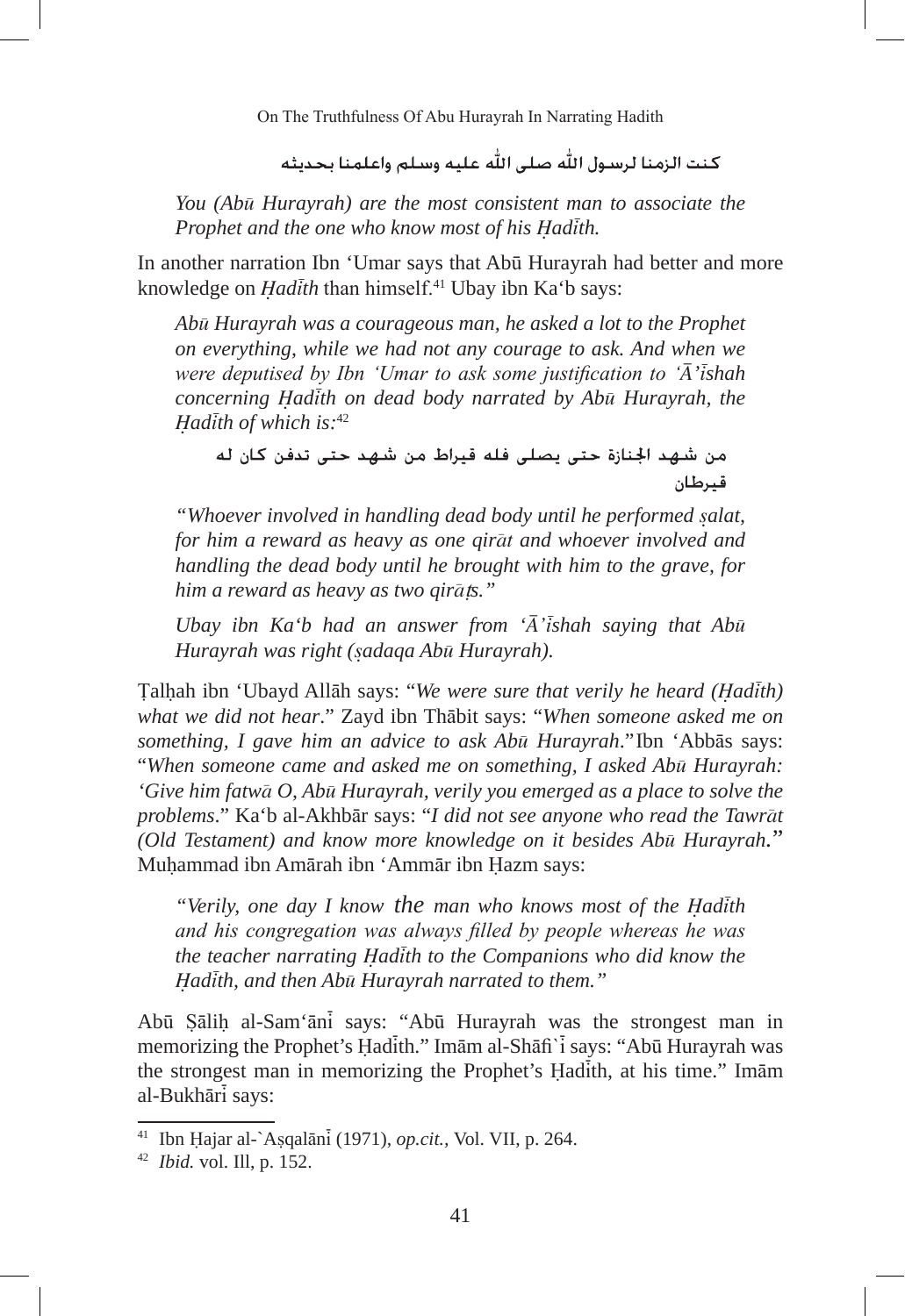*"There were 800 (eight hundred) people narrated Hadith from Abu Hurayrah and he was the strongest man in memorizing the Prophet's Hadith, at his time."*

Imam al-Dhahabi says:

*"Abu Hurayrah was the best man in memorizing what being heard from the Prophet and knew everything about the letters and he was the strongest man in memorizing Hadith, so that he knew when a narration was wrong."*

Ibn Kathir says: "*Abu Hurayrah was reliable, memorizer, humble, worshipper, ascetic (zuhud), and his good works were a lot*." Al-Hafiz Ibn Hajar al-'Asqalani says: "*Verily Abu Hurayrah was the best memorizer of every narrator of Hadith at his time. And there is no one of the Companions comparable to him*." Abu Salih says: "*Abu Hurayrah was the best memorizer of Hadith from the circle of the Companions*."43 It is said in another narration that Abu Hurayrah was the best memorizer of the Prophet's *Hadith.*<sup>44</sup>

The above statements state admiration of scholars of *Hadith* to Abu Hurayrah, known as the one who narrated most among the Companions. Nevertheless, this enormous admiration and trust naturally did not stop a continuous research on *Hadith* narrated by Abu Hurayrah. The apprehension is that the big name of Abu Hurayrah was being misused, that is, to spread false *Hadith* by various motivation and interests. Hence, a research on *Hadith*  is a long journey, as long as the life journey of Muslims itself, through ages and centuries.

So, based on the researches of *Hadith* critics on *Hadith* based on Abu Hurayrah, written in the sound *(mu*'*tamad)* books of *Hadith* like the *Sahih* of al-Bukhari and Muslim, it is concluded45 that the most cogent (*sahih*) chains of narration are the following:

- i. Yahya ibn Abu Kathir, from Abu Salamah, from Abu Hurayrah.
- ii. Al-Zuhri, from Sa'id ibn al-Musayyab, from Abū Hurayrah.
- iii. Ibn 'Awni, from Ayyūb, from Muhammad ibn Sirin, from Abū Hurayrah.

<sup>43</sup> Al-Dhahabi (1988), *op. cit.,* Vol. Ii, p. 597.

<sup>44</sup> See *Tarikh Ibn Asakir* p. 47 and 482; 'Ajjaj al-Khatib (1981), *op.cit.,* pp. 432- 435.

<sup>45</sup> See, *aI-*'*Ilal wa Ma*'*rifat al-Rijal;* p. 204; *al-Jarh wa al-Ta*'*dil li al-Dhahabi*, Vol. III, p. 280; Ibn Hajar al-`Asqalani (1968), *op.cit.,* Vol. III, p. 220; Ahmad Muhammad Shakir, *Sharh Musnad Ahmad*, Vol. I, p. 149; 'Abd al-Mun'im al-Salih al-'Ali al-Azi (n.d.), *op.cit.*, p. 269.